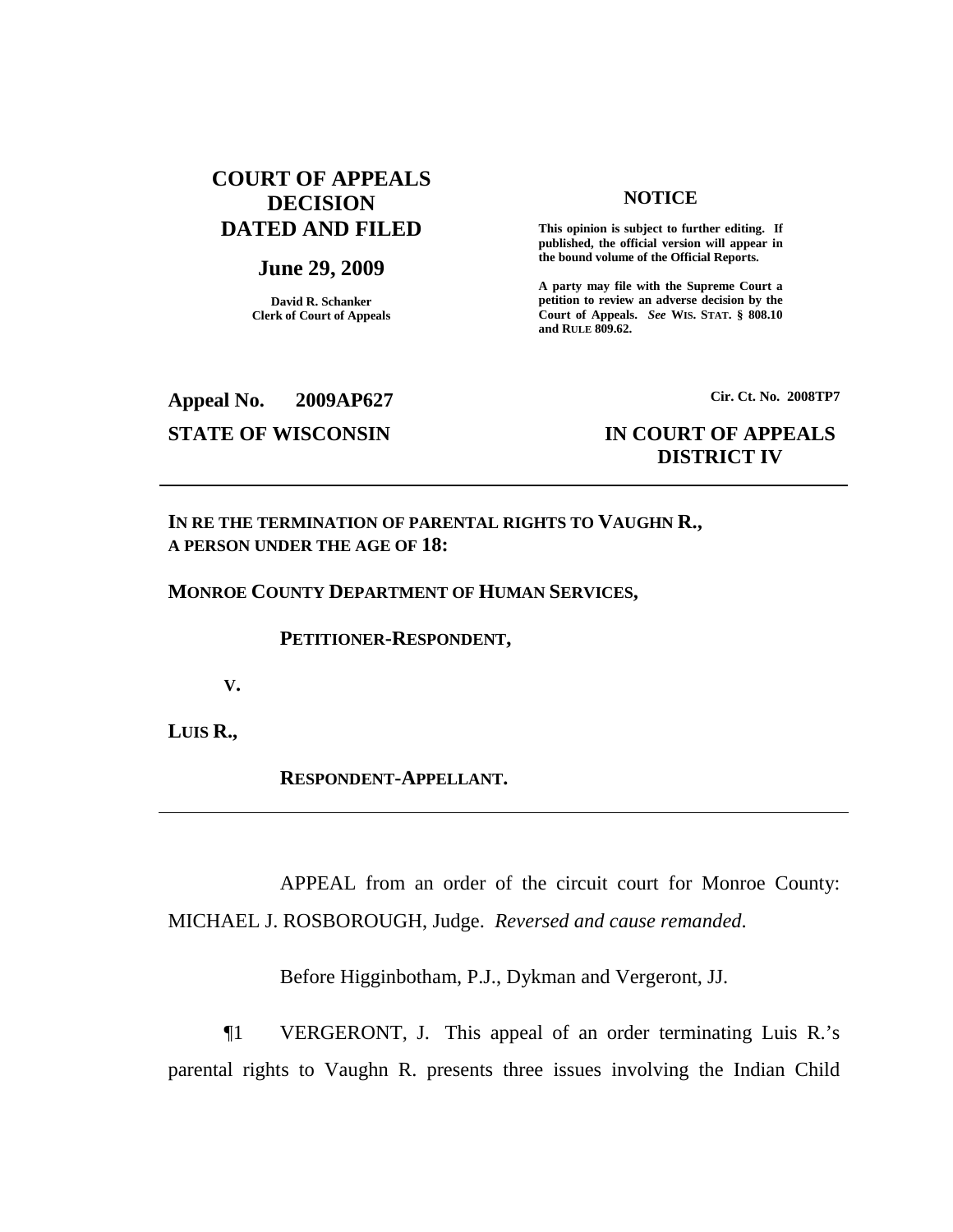Welfare Act of 1978, 25 U.S.C. § 1912 (2006): (1) Does § 1912(f) of the ICWA, which requires a showing of likely serious emotional or physical damage to the child from continued custody by the parent, apply where the child is placed outside the parental home at the time the termination of parental rights (TPR) proceeding is initiated? (2) Does the record support a determination that the social worker testifying for the County is a "qualified expert witness" within the meaning of § 1912(f)? (3) Does § 1912(d), which requires efforts to provide remedial and rehabilitative services to prevent the breakup of the Indian family, impose a burden of proof beyond a reasonable doubt in a TPR proceeding?

¶2 We conclude that 25 U.S.C. § 1912(f) applies even though the child has been placed outside the parental home before the TPR proceeding is filed. Thus, in this case it applies even though Vaughn has been living with foster parents for several years. Because § 1912(f) applies, the County was required to prove beyond a reasonable doubt, by evidence that includes testimony of "qualified expert witnesses," that returning Vaughn to Luis "is likely to result in serious emotional or physical damage" to Vaughn. We conclude the record does not provide a reasonable basis for deciding that the county social worker is a "qualified expert witness" within the meaning of § 1912(f). Accordingly, we reverse and remand for a new trial.

¶3 Because the correct burden of proof for the showing required by 25 U.S.C. § 1912(d) will arise on remand, we address the issue. We conclude that, unlike § 1912(f), § 1912(d) does not impose a burden of proof on the states, and, in particular, does not require proof beyond a reasonable doubt for the § 1912(d) showing relating to efforts by the County to provide the prescribed services. Therefore, the instruction to the jury that this showing has to be proved by clear and convincing evidence is a proper statement of the law.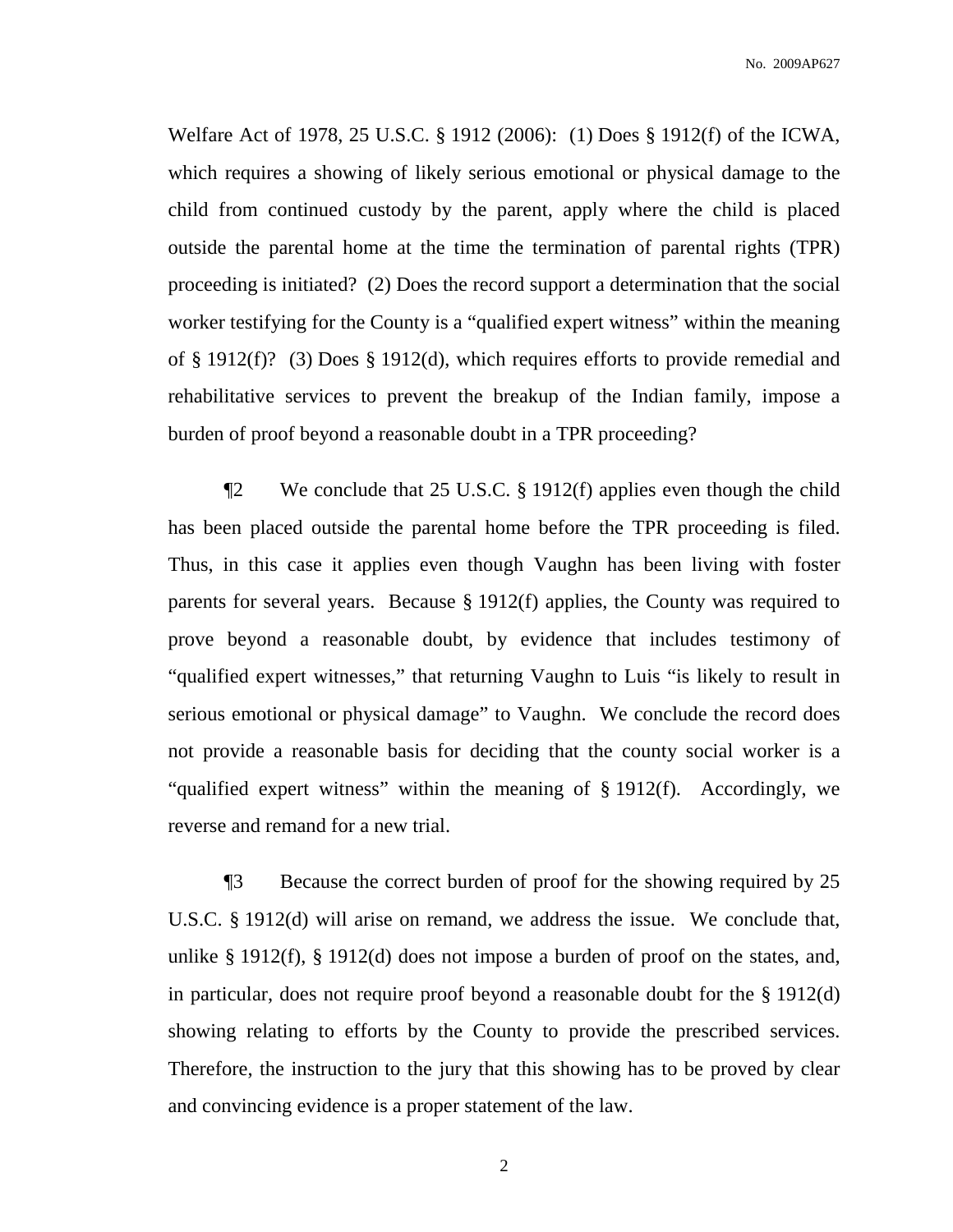### BACKGROUND

¶4 At the time of Vaughn's birth on October 18, 2004, his mother and his father, Luis, were in a relationship but were not living together. Vaughn was removed from his parents' care in February 2005 on an emergency basis due to injuries that, it was suspected, were caused by physical abuse. The Monroe County Department of Human Services placed Vaughn with foster parents with whom he has lived ever since, with the exception of a six-month period in 2005 when he was placed back in his mother's home. Luis was charged with physical abuse of a child contrary to WIS. STAT.  $\S 948.03(2)(a)$   $(2007-08)$ , but was acquitted in October 2007. Vaughn is a special needs child with a severe permanent brain injury that has caused a seizure disorder, significant development delays, and legal blindness.

¶5 In May 2008, the County filed a petition for involuntary termination of Luis's parental rights.<sup>2</sup> The petition alleged that Vaughn had been adjudicated a child in need of protection and services (CHIPS), had consistently remained placed outside his father's home under a dispositional order since May 2005, and that all the requirements for termination of parental rights under WIS. STAT.  $\S$  48.415(2) were met.<sup>3</sup> Luis denied the allegations of the petition and requested a jury trial.

 $1$  All references to the Wisconsin Statutes are to the 2007-08 version unless otherwise noted.

 $2<sup>2</sup>$  At that time, Vaughn's mother indicated to the department that she wished to terminate her parental rights. However, she had not done so by the time of the disposition hearing in this case.

<sup>&</sup>lt;sup>3</sup> WISCONSIN STAT, § 48.415(2) provides: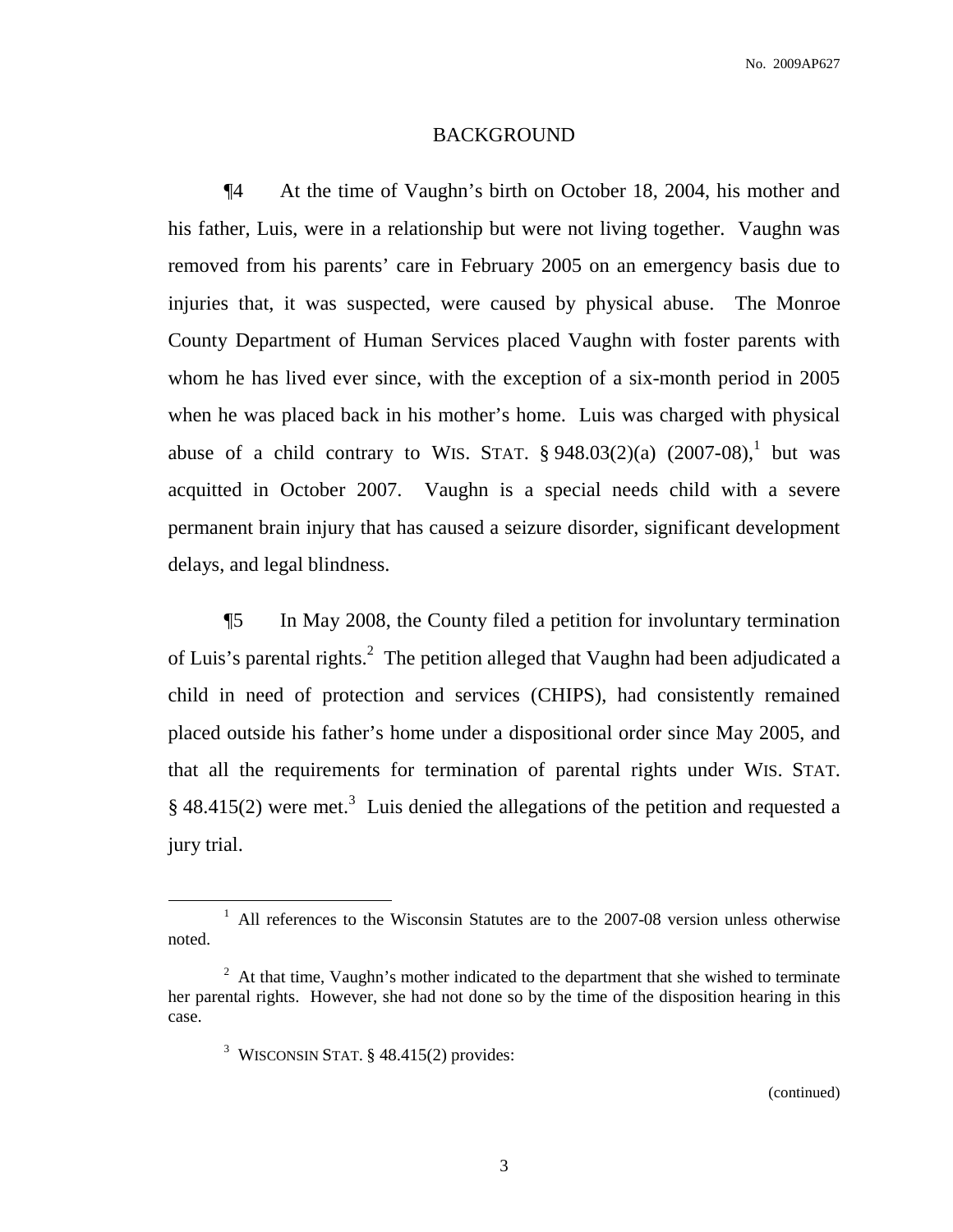¶6 At the trial Vaughn's treating neurologist testified to his medical conditions and needs and his foster mother testified to the extensive care he required. A social worker employed by the County testified to the conditions imposed under various court orders and Luis's level of compliance, or lack thereof, with each. She testified that, although Luis expressed interest in having his son live with him, his conduct in attending only a minimal number of medical appointments and missing many scheduled visits with Vaughn demonstrated that he did not have the necessary commitment and resulted in his not having sufficient knowledge about Vaughn. She and the department doubted that Luis could meet Vaughn's significant needs and concluded that placement with Luis was not in Vaughn's best interests.

….

<sup>(2)</sup> Continuing need of protection or services. Continuing need of protection or services, which shall be established by proving …:

<sup>(</sup>a) 1. That the child has been adjudged to be a child or an unborn child in need of protection or services and placed, or continued in a placement, outside his or her home pursuant to one or more court orders ….

<sup>[2.]</sup> b. That the agency responsible for the care of the child and the family … has made a reasonable effort to provide the services ordered by the court.

<sup>3.</sup> That the child has been outside the home for a cumulative total period of 6 months or longer pursuant to such orders …; and that the parent has failed to meet the conditions established for the safe return of the child to the home and there is a substantial likelihood that the parent will not meet these conditions within the 9-month period following the fact-finding hearing under s. 48.424.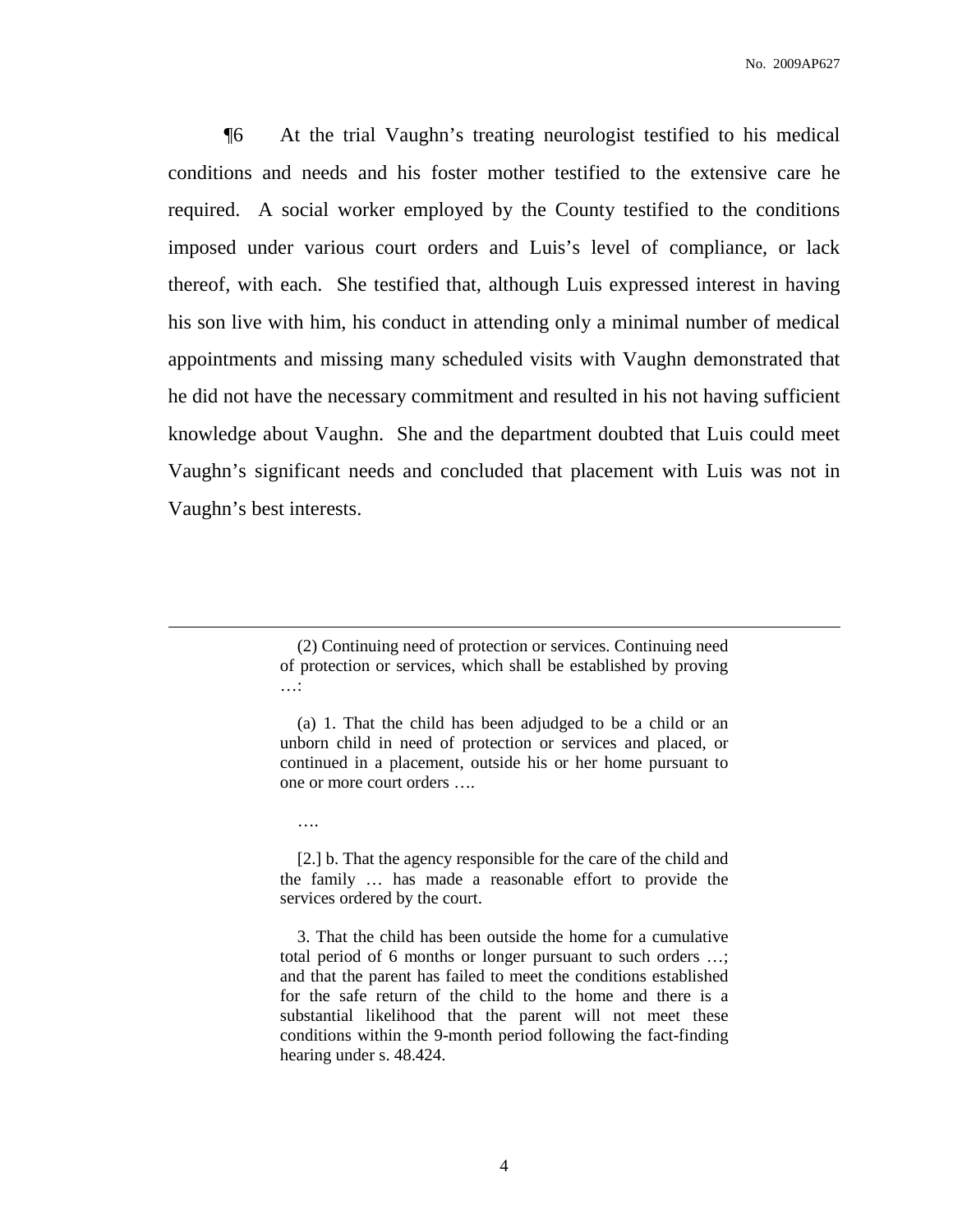¶7 In his testimony Luis explained the reasons he had not met some of the conditions, the efforts he had made to change his life so that he would be able to care for Vaughn, and his plans for doing so. His efforts include drug and alcohol treatment, counseling, obtaining a different residence, and steps toward having a reliable means of transportation so that he can take Vaughn to all his appointments. His plans for caring for Vaughn include having the assistance of the woman he lives with and his brother.

¶8 Although the petition asserted that Vaughn was not subject to the ICWA, during the presentation of the County's case the court raised the question of its application because of a reference in the file to Luis having received counseling services from the Ho-Chunk Nation. The parties eventually agreed that the ICWA applied to Vaughn.<sup>4</sup> However, they disagreed over the construction and application of two provisions, 25 U.S.C. § 1912(d) and (f):

> (d) Remedial services and rehabilitative programs; preventive measures. Any party seeking to effect a foster care placement of, or termination of parental rights to, an Indian child under State law shall satisfy the court that active efforts have been made to provide remedial services and rehabilitative programs designed to prevent the breakup of the Indian family and that these efforts have proved unsuccessful.

….

<sup>&</sup>lt;sup>4</sup> An "Indian child" is defined in the ICWA to mean "any unmarried person who is under age eighteen and is either (a) a member of an Indian tribe or (b) is eligible for membership in an Indian tribe and is the biological child of a member of an Indian tribe." 25 U.S.C. § 1903(4). Vaughn's mother is an enrolled member of the Red Cliff Tribe, and, on that basis, the parties agreed Vaughn comes within this definition. At the trial, Luis testified that he was connected to "four different Nations," did not meet the qualifications for membership in two, and was waiting for a response from a third. No party suggests that whether Luis is a member of a tribe affects any issue on this appeal.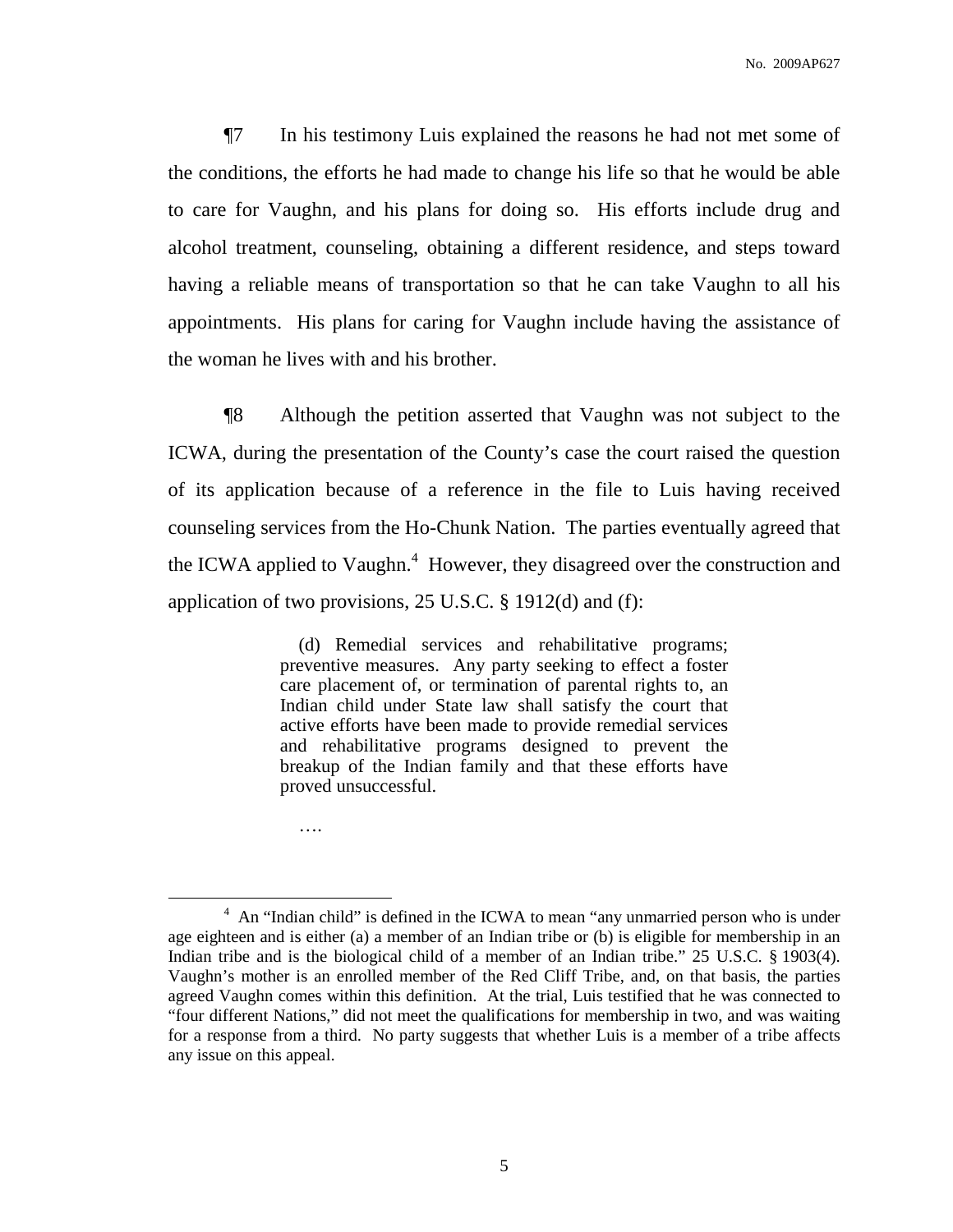(f) Parental rights termination orders; evidence; determination of damage to child. No termination of parental rights may be ordered in such proceeding in the absence of a determination, supported by evidence beyond a reasonable doubt, including testimony of qualified expert witnesses, that the continued custody of the child by the parent or Indian custodian is likely to result in serous emotional or physical damage to the child.

¶9 With respect to 25 U.S.C. § 1912(f), the County's position was that it did not apply because Vaughn had not been in Luis's care since February 2005. Luis's position was that it did apply. Luis moved for a dismissal at the close of the County's case on the ground that the social worker who testified for the County did not qualify as an expert within the meaning of subsec. (f) and did not present testimony making the showing required by that subsection.<sup>5</sup> The circuit court agreed with the County that subsec. (f) did not apply and denied Luis's motion for dismissal.

¶10 Although the court ruled that 25 U.S.C. § 1912(f) did not apply, it agreed to give special verdict question number 7 proposed by Luis:<sup>6</sup> "Is the removal of Vaughn … from the care of the [foster parents] likely to result in serious emotional or physical damage to the child." The court also instructed the jury, at Luis's request, that in order to answer "yes" to this question, the jury must be convinced beyond a reasonable doubt and must be unanimous.

 $<sup>5</sup>$  Luis's counsel called the motion one for a directed verdict, and the other parties and the</sup> court adopted that term. However, a motion for a directed verdict comes at the close of all evidence, WIS. STAT. § 805.14(4). A defendant's motion at the close of plaintiff's case based on insufficient evidence is a motion to dismiss, *see* § 805.14(3), and we use this terminology.

<sup>&</sup>lt;sup>6</sup> The three special verdict questions proposed by Luis that relate to the ICWA are not in the record, although it is clear from the transcript of the trial that they were presented to the County and the court and were the subject of discussion. As we read the transcript, Luis's proposed special verdict question number 5 became the special verdict question number 7 submitted to the jury and was the only special verdict question related to 25 U.S.C. § 1912(f).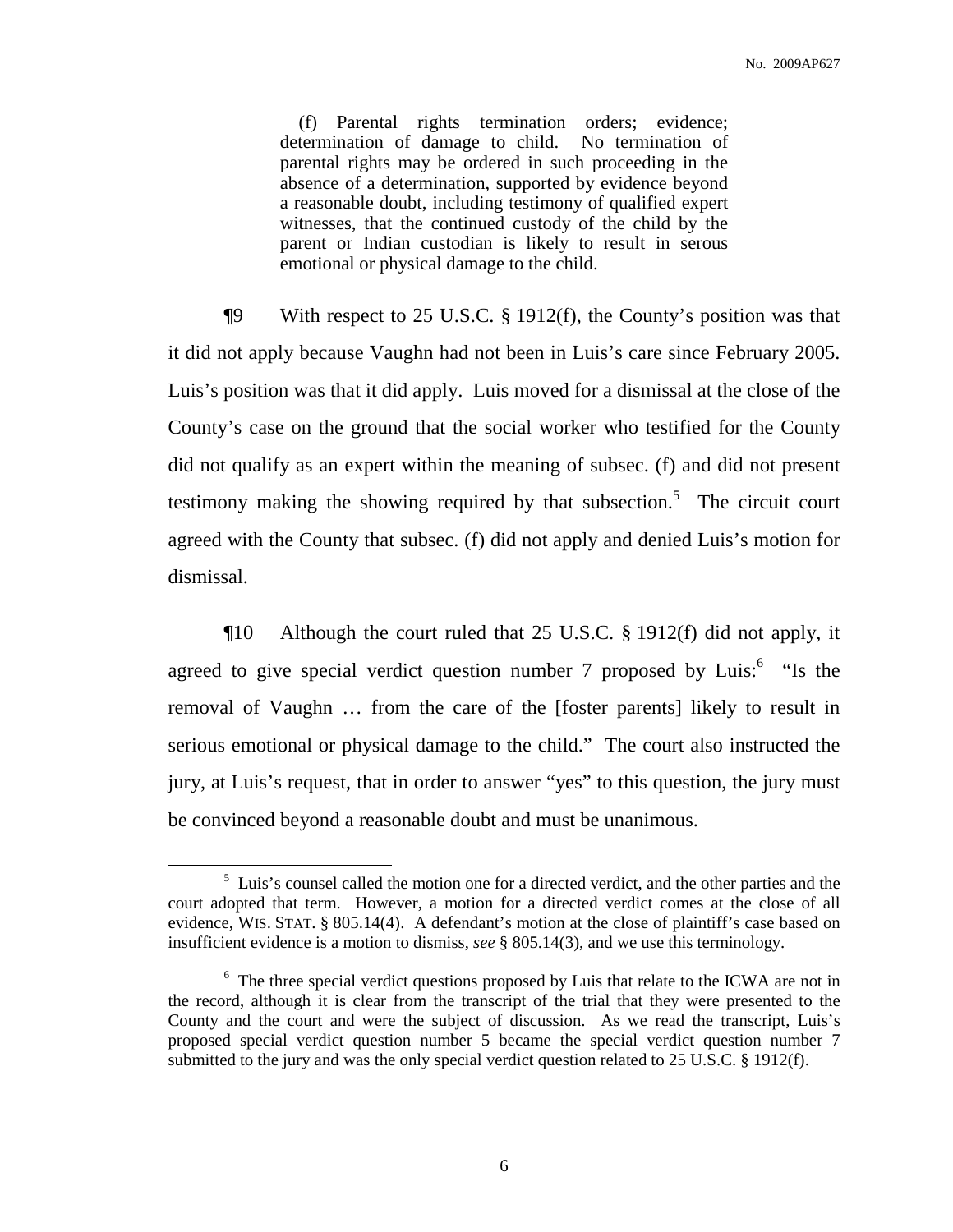¶11 With respect to 25 U.S.C. § 1912(d) of the ICWA, the court submitted to the jury these two special verdict questions, to which both parties agreed:

> 5. Has the Monroe County Department of Human Services made an active effort to provide remedial services and rehabilitative programs designed to prevent the breakup of the Indian family?

> 6. Have the efforts of the Monroe County Department of Human Services to provide remedial services and rehabilitative programs designed to prevent the breakup of the Indian family been unsuccessful?

The court declined to instruct the jury, as Luis requested, that in order to answer "yes" to these questions, it must be convinced beyond a reasonable doubt. Instead, the court employed the clear and convincing standard, the burden of proof applied to the questions relating to WIS. STAT.  $\S$  48.415(2).<sup>7</sup>

The other three questions were:

2. Did the Monroe County Department of Human Services make a reasonable effort to provide the services ordered by the court?

<sup>7</sup> There were four special verdict questions relating to WIS. STAT. § 48.415(2). Based on the parties' stipulation, the court answered "yes" to the first question, which was:

<sup>1.</sup> Has Vaughn R. been adjudged to be in need of protection or services and placed outside the home for a cumulative total period of six months or longer pursuant to one or more court orders containing the termination of parental rights notice required by law?

<sup>3.</sup> Has Luis R. failed to meet the conditions established for the safe return of Vaughn R. to Luis R.'s home?

<sup>4.</sup> Is there a substantial likelihood that Luis R. will not meet these conditions within the twelve-month period following the conclusion of this hearing?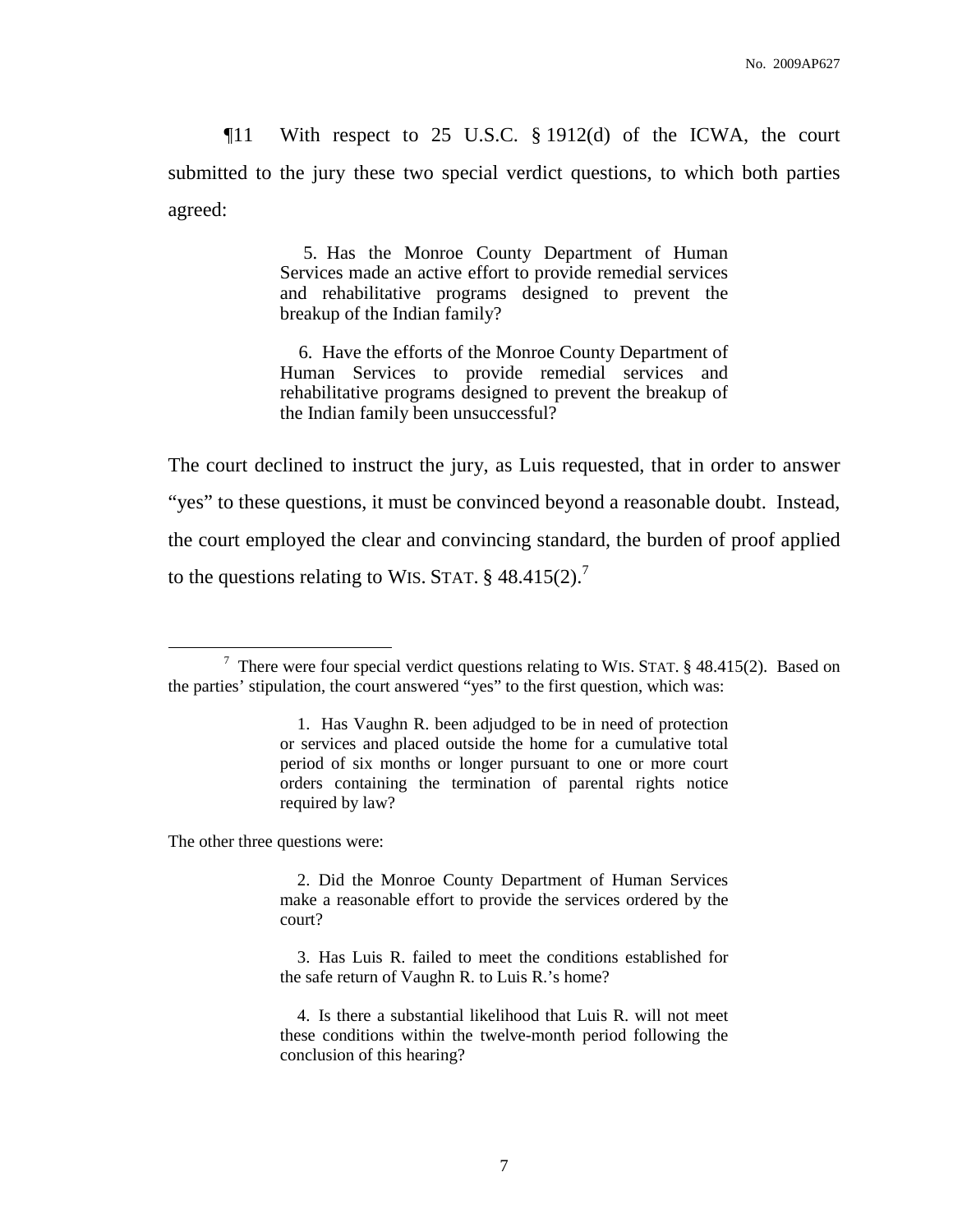¶12 The jury answered yes to the three special verdict questions relating to the ICWA and to the special verdict questions relating to WIS. STAT. § 48.415(2).<sup>8</sup> Following a dispositional hearing, the court entered an order terminating Luis's parental rights.

# DISCUSSION

¶13 On appeal Luis contends he is entitled to a new trial because of errors the circuit court made in construing and applying the ICWA. First, he asserts, the circuit court erred in concluding that 25 U.S.C. § 1912(f) does not apply. Because it does apply, according to Luis, there must be a "qualified expert witness" to support the showing required by subsec. (f) and the county social worker who testified does not meet this standard. Second, with respect to subsec. (d), Luis argues that the proper burden of proof is beyond a reasonable doubt and the jury instruction using the clear and convincing evidence standard was therefore incorrect.

¶14 The County does not dispute that the ICWA in general applies, but asserts that the court correctly concluded that 25 U.S.C. § 1912(f) does not apply because Vaughn had not been in his father's custody for several years. With respect to subsec. (d), the County responds that, in applying a clear and convincing

<sup>&</sup>lt;sup>8</sup> The jury was instructed that on questions 1-6 agreement by ten of the twelve jurors was sufficient to become the verdict of the jury. Two jurors answered "no" to question 4, indicating there was not a substantial likelihood that Luis would be unable to meet the conditions within twelve months of the hearing. The "yes" answer to all other questions was unanimous.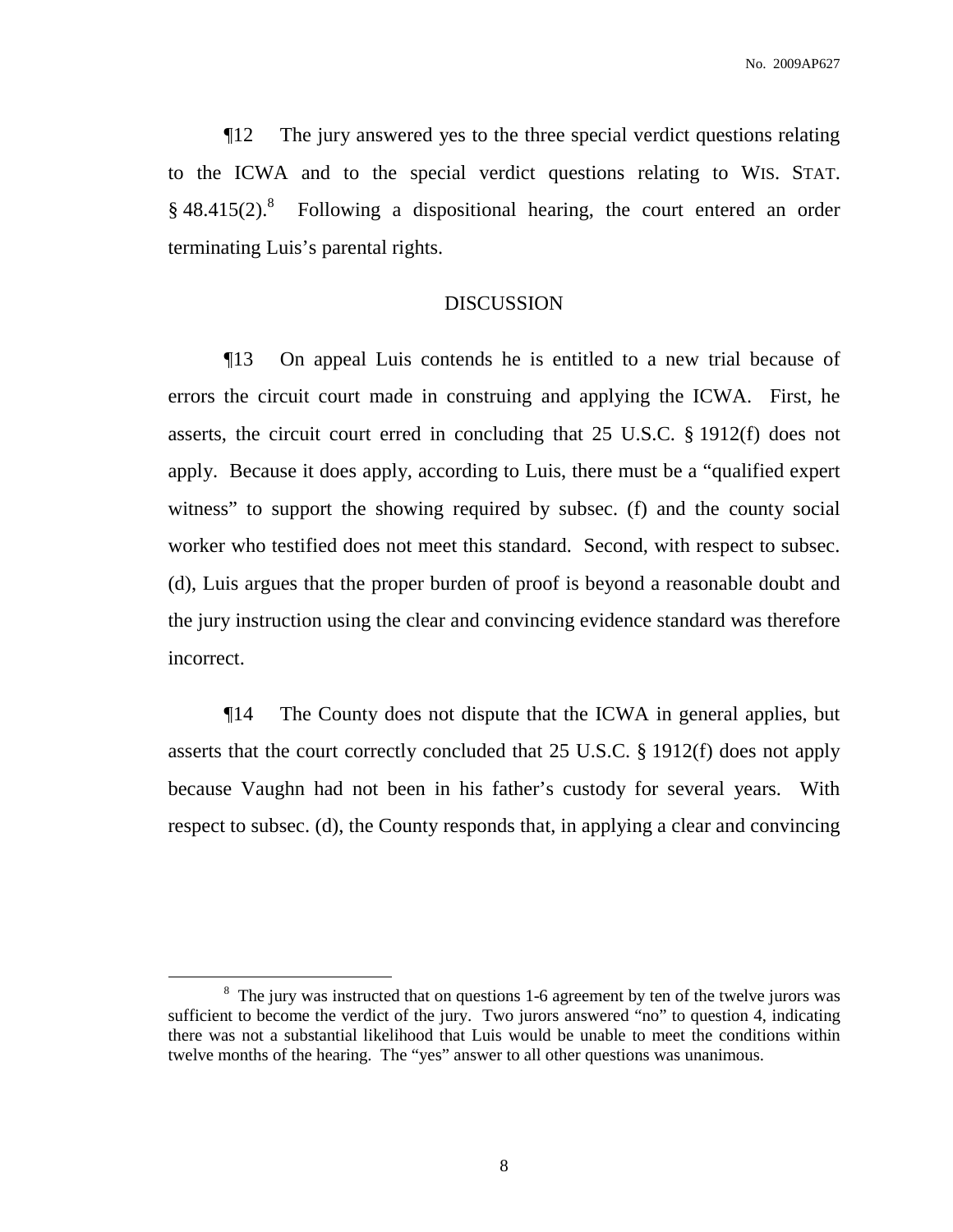standard, the circuit court properly harmonized the Wisconsin Children's Code with the ICWA. $9$ 

I. Standard of Review

¶15 The issues before us require interpreting the ICWA and applying it to a given set of facts, thus presenting questions of law subject to de novo review. *See Preston v. Meriter Hosp.*, 2008 WI App 25, ¶18, 307 Wis. 2d 704, 747 N.W.2d 173. We employ the same rules of construction for federal statutes as we do for state statutes. *Id.*, ¶19. We begin with the language of the statute and give it its common meaning, except that technical or specially defined words are given their technical or special definitions. *State ex rel. Kalal v. Circuit Court*, 2004 WI 58, ¶45, 271 Wis. 2d 633, 681 N.W.2d 110. We interpret statutory language in the context in which it is used, not in isolation but as part of a whole, in relation to the language of surrounding or closely related statutes, and we interpret it reasonably to avoid absurd or unreasonable results. *Id.*, ¶46. We also consider the scope, context, and purpose of the statute insofar as they are ascertainable from the text and structure of the statute itself. *Id.*, ¶48.

¶16 If, employing these principles, the meaning of the statute is plain, then we apply that plain meaning. *Id.*, ¶46. If, on the other hand, the language is ambiguous—that is, capable of being understood by reasonably well-informed persons in two or more senses—then we may consult sources extrinsic to the statutory text, typically items of legislative history. *Id.*, ¶¶47, 50. We may also consult legislative history to verify a plain-meaning interpretation. *Id.*, ¶51.

<sup>9</sup> Vaughn's guardian ad litem has advised us that she is not filing a brief because the briefs of Luis and the County clearly outline the issues.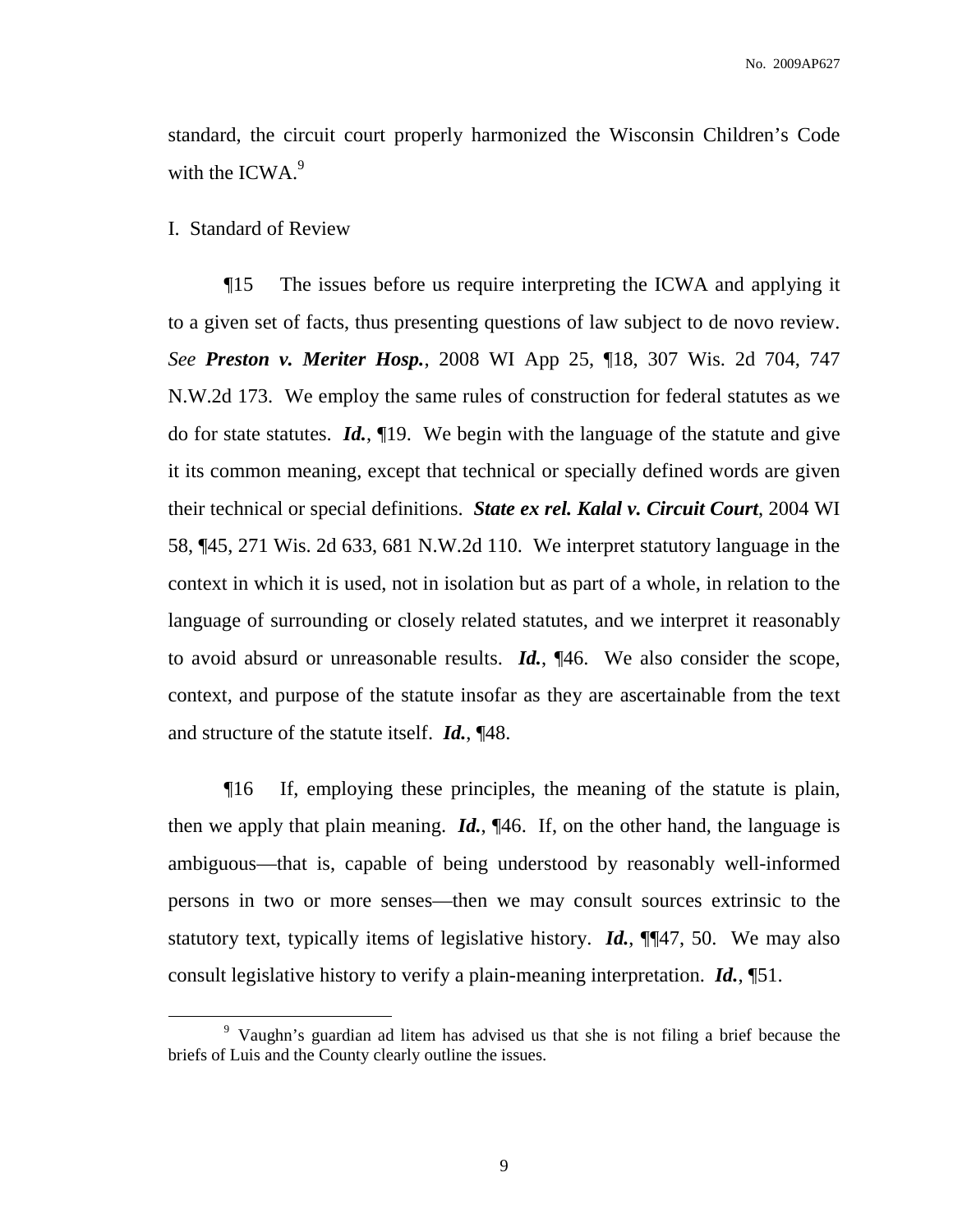### II. Background on the ICWA

## ¶17 The purpose of the ICWA is to:

protect the best interests of Indian children and to promote the stability and security of Indian tribes and families by the establishment of minimum Federal standards for the removal of Indian children from their families and the placement of such children in foster or adoptive homes which will reflect the unique values of Indian culture….

25 U.S.C. § 1902. These minimum federal standards must be applied in every state court proceeding involving an Indian child that meets the definition of a "child custody proceeding" as defined in 25 U.S.C. § 1903(1). A TPR proceeding is included in that definition. 25 U.S.C. § 1903(1)(ii).

¶18 The ICWA does not preempt the Wisconsin Children's Code, and Wisconsin statutes can be harmonized with the federal law by applying any state law safeguards beyond those mandated by the ICWA. *I.P. v. State (In re Interest of D.S.P.*), 166 Wis. 2d 464, 472-73, 480 N.W.2d 234 (1992). Thus, in a TPR proceeding involving an Indian child, the County must meet the substantive and procedural requirements of the ICWA as well as proving grounds for termination of parental rights as required by state law. *See id.* at 473-74.

III. Applicability of 25 U.S.C. § 1912(f)

¶19 The parties' dispute over the application of 25 U.S.C. § 1912(f) arises out of the meaning of the italicized words in the phrase "that the *continued custody* of the child by the parent … is likely to result in serious emotional or physical damage to the child." The County, as we understand it, construes "custody" to mean "physical custody" and "continued custody" to mean that the parent must have physical custody when the TPR petition is filed. Luis asserts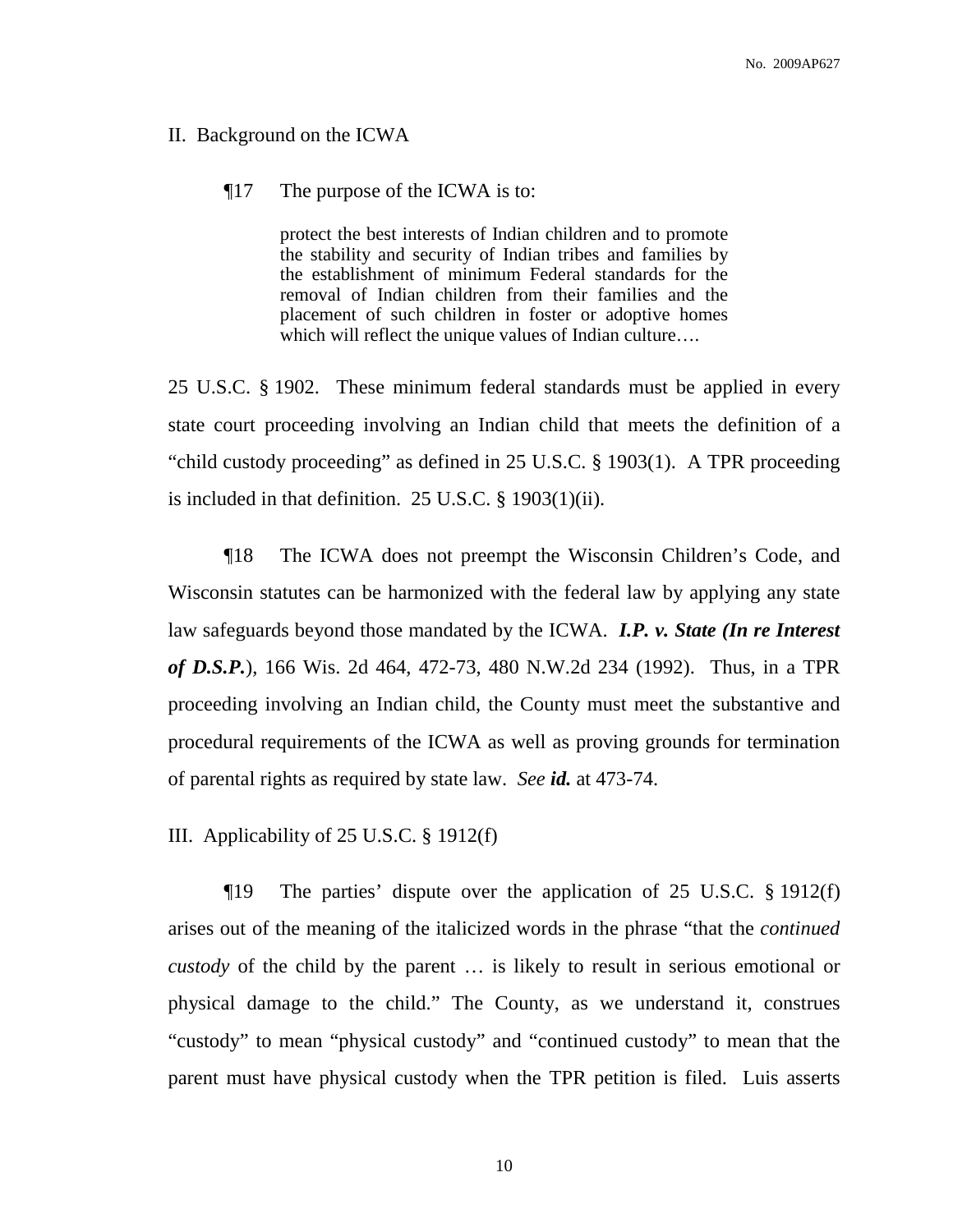that the court in *In re Interest of D.S.P.* approved the application of subsec. (f) in a situation where the child had not been in the care of a parent for a significant amount of time and that the *D.S.P.* court's reasoning supports the application of subsec. (f) here.

¶20 In *D.S.P.* the child was removed from his mother's care when he was seven months old, a CHIPS petition was filed against both parents, and he was placed in foster care. 166 Wis. 2d at 470-71. Because of the parents' initial sporadic contact with the child and subsequent failure to have any contact for over a year, the county department initiated a TPR proceeding and the circuit court terminated the parental rights of both parents. *Id.* at 471. One of the issues on appeal was whether the evidence was sufficient to fulfill the standard of 25 U.S.C. § 1912(f)—that "the continued custody of the child by the parent … is likely to result in serious emotional or physical damage to the child." *Id.* at 479. The mother argued that the evidence was insufficient because the social workers "did not testify to whether continued custody by the parents would harm D.S.P., but … whether D.S.P. would suffer harm if removed from his current foster placement and returned to his parents." *Id.* After noting that the parents "did not have physical custody of D.S.P. at the time of trial" and considering the language of subsec. (f), the court stated:

> When the child is not in the custody of the parents for a protracted period of time, as in this case, it would be irrelevant to receive testimony as to whether or not the continued custody of the child by the parents will harm the child. Therefore, testimony as to what effect returning the child to the custody of the parents will have upon the child is probative of whether the continued custody of the child by the parents is likely to result in harm to the child.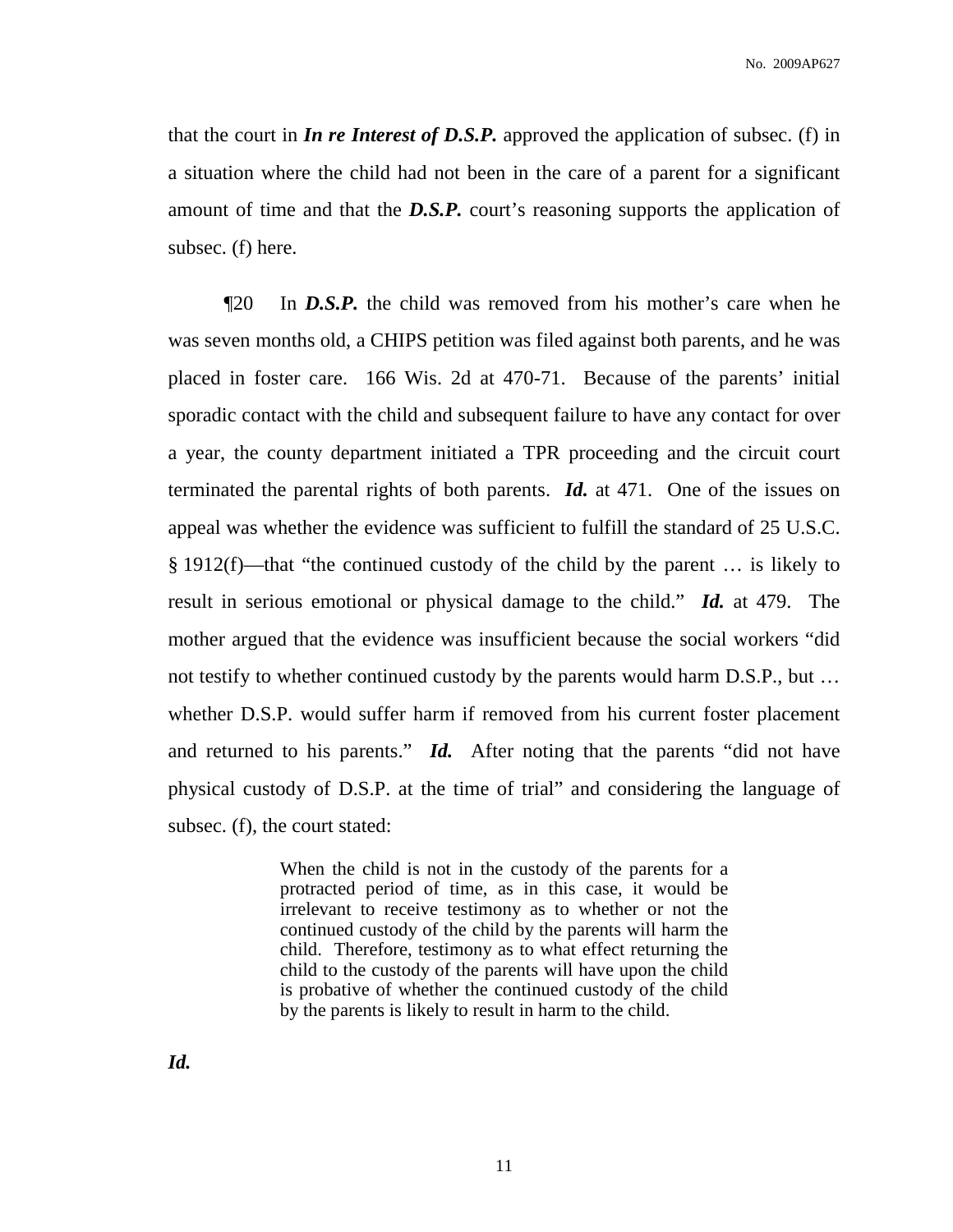¶21 As the circuit court here correctly pointed out, in *D.S.P.* the court was not asked to decide whether 25 U.S.C. § 1912(f) applied: the circuit court there had concluded it did and no party argued against that on appeal.<sup>10</sup> However, we disagree with the circuit court's resulting conclusion here that the analysis in **D.S.P.** does not for that reason provide guidance in this case. While the court in **D.S.P.** did not expressly rule that subsec. (f) applied, it did expressly rule that "testimony as to what effect returning the child to the custody of the parents will have upon the child is probative of whether the continued custody of the child by the parents is likely to result in harm to the child." 166 Wis. 2d at 479. This ruling necessarily means that the statutory requirement includes situations where the child is not in the custody of the parent at the time of trial. If it did not, evidence on the effect of returning the child to the custody of the parent would not be probative of whether the statutory requirement was met.

¶22 Although Luis's position is that *D.S.P.* supports the application of 25 U.S.C. § 1912(f) in this case, he also asserts that the analysis the *D.S.P.* court used unnecessarily limits the meaning of "custody" in subsec. (f) to physical custody or physical placement. He contends the better approach is to construe "custody" to include both legal and physical custody, as have at least two other courts. *See D.J. v. P.C.*, 36 P.3d 663, 670, 672 (Alaska 2001); *In re Adoption of Baade*, 462 N.W.2d 485, 490 (S.D. 1990). Luis asserts that he retained legal

<sup>10</sup> In *I.P. v. State (In re Interest of D.S.P.)*, the circuit court instructed the jury that it "must unanimously agree beyond a reasonable doubt 'that the continued custody of the child by the parent … is likely to result in serious emotional or physical damage to the child.'" 166 Wis. 2d 464, 474-75, 480 N.W.2d 234 (1992) (footnote and citation omitted). We note that the supreme court's only comment on this instruction was this statement in an accompanying footnote: "Although the ICWA does not explicitly require a unanimous verdict, its use is consistent with the highest burden of proof. As the issue is not presented by this review, we decline to address whether a unanimous verdict was necessary." *Id.* at 474 n.5.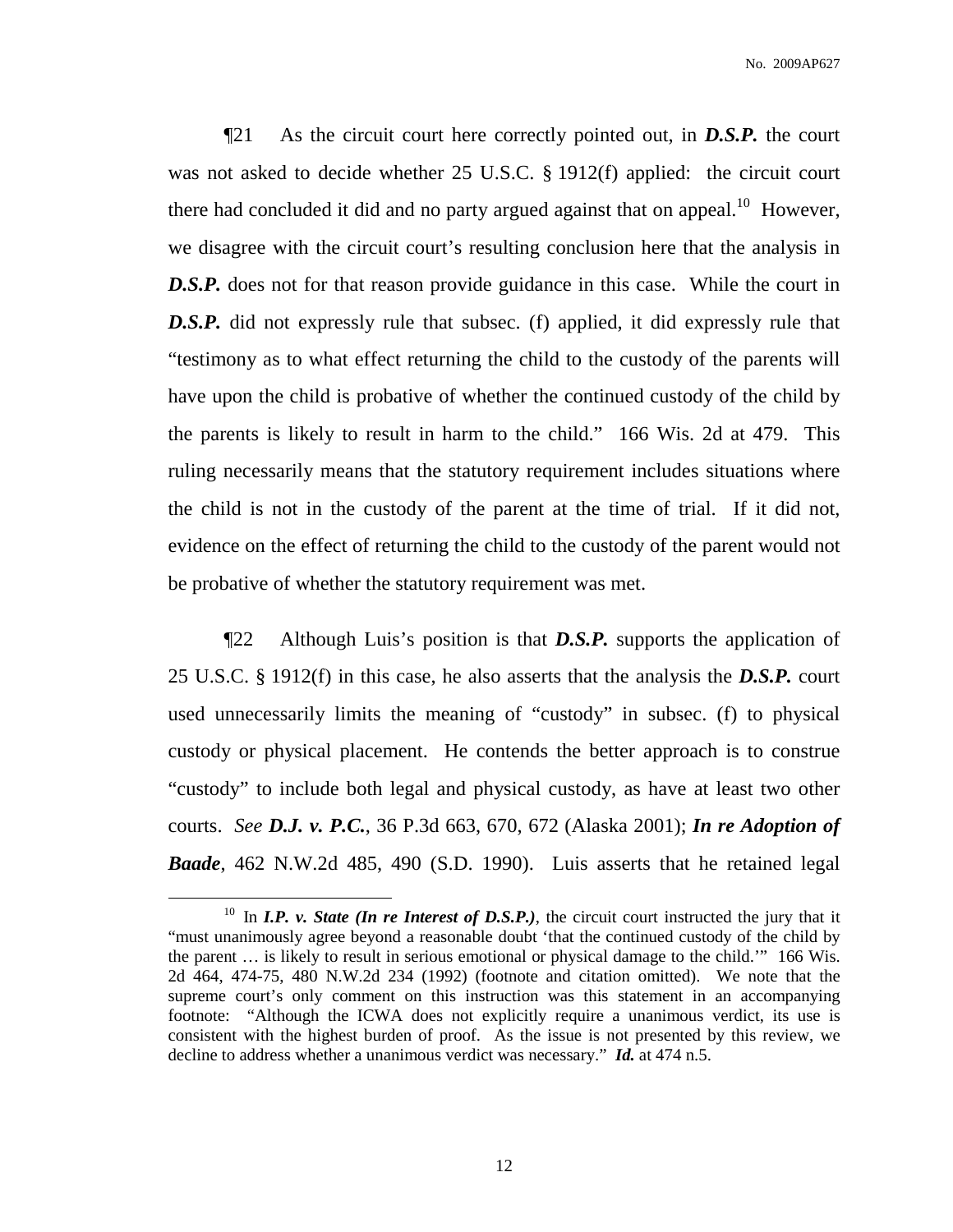custody of Vaughn even though his son was placed in foster care. While making this argument, Luis recognizes that only the supreme court has the authority to modify or withdraw language from its opinions. *See Cook v. Cook*, 208 Wis. 2d 166, 189, 560 N.W.2d 246 (1997).

¶23 We agree with Luis that the supreme court in *D.S.P.* apparently construed "custody" to mean physical custody, while also implicitly construing "continued custody" not to require that the parent have physical custody at the time of the TPR proceeding. We also agree with Luis that we may not modify the supreme court's analysis on this point by altering the meaning of "custody." This argument must be addressed to the supreme court.

¶24 We are satisfied that *D.S.P.* provides authority for applying 25 U.S.C. § 1912(f) in this case. However, even if it does not conclusively resolve the issue and we undertake our own analysis—consistent with the supreme court's apparent construction of "custody" to mean physical custody—we are persuaded that it is unreasonable to construe subsec. (f) to apply only if the child is in the physical custody of the parent when the TPR proceeding is filed.<sup>11</sup>

¶25 Such a construction is unreasonable because it ignores both the context of 25 U.S.C. § 1912(f) and the stated purpose of the ICWA. Subsection (d) begins with the language "any party seeking to effect a foster care placement of, or a termination of parental rights to, an Indian child under State law" and requires a showing of unsuccessful efforts to provide remedial and rehabilitative

 $11$  Although we use the term "physical custody" here because that is the term used by the court in **D.S.P.**, we do not attempt to define it. It is not necessary to do so in order to decide whether Vaughn's placement in foster care makes 25 U.S.C. § 1912(f) inapplicable.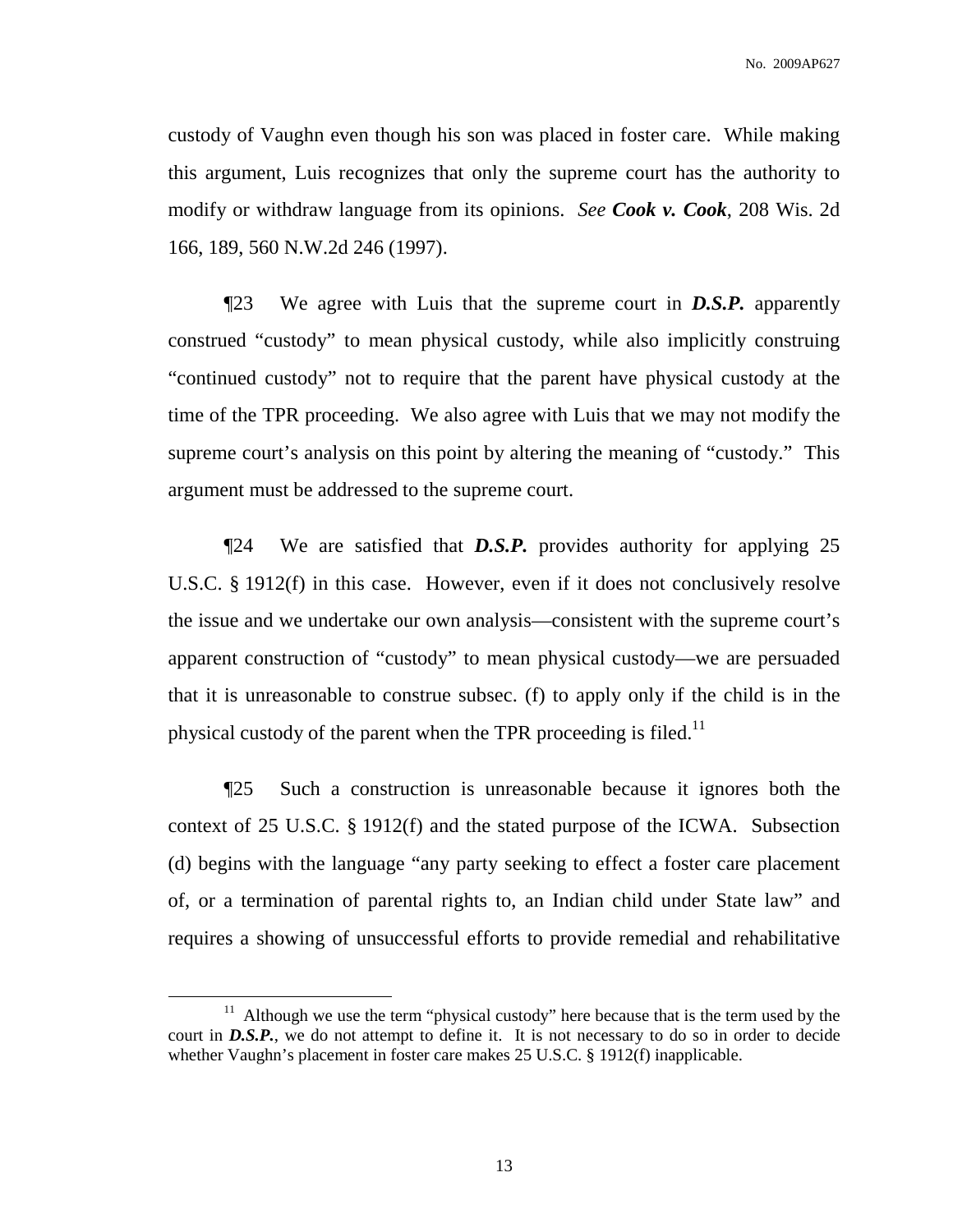No. 2009AP627

services in both types of proceedings. Subsection (e) specifically addresses foster care proceedings and establishes the substantive standard and burden of proof by clear and convincing evidence for this type of order. In a parallel structure, subsec. (f) specifically addresses termination of parental rights proceedings and establishes the substantive standard and the highest burden of proof, beyond a reasonable doubt, for this type of order. The only reasonable reading of subsec. (f) in this context and in view of the stated Congressional purpose of establishing "minimum Federal standards," 25 U.S.C. § 1902, is that § 1912(f) applies to all TPR proceedings involving an Indian child. It is unreasonable to suppose that Congress intended to provide *no* substantive standard and *no* burden of proof for TPR cases in which the parent does not have physical custody of the child.

¶26 The great number of TPRs that would be excluded from the protections of 25 U.S.C. § 1912(f) under the County's construction is a further indication of its unreasonableness. Indeed, it appears so unlikely that a parent proceeded against in a TPR proceeding would have physical custody of a child when the petition is filed that it is difficult to envision when subsec. (f) would ever apply under such a construction. Focusing on the grounds for a TPR under Wisconsin law, we observe that a number of them require time periods during which the child has not been in the physical custody of the parent and thus the child will necessarily not be in the physical custody of the parent when a TPR petition is filed against them.<sup>12</sup> Most of the remaining grounds involve events that

<sup>&</sup>lt;sup>12</sup> The CHIPS ground, alleged in this case, requires that the child have been placed outside the home "for a cumulative total period of 6 months or longer pursuant to [prescribed] orders…." WIS. STAT.  $\S$  48.415(2)(a)3. Other examples are abandonment,  $\S$  48.415(1)(a); continuing parental disability, § 48.415(3); and continuing denial of periods of physical placement, § 48.415(4). The ground of failure to assume parental responsibility is similar in that the requirements are inconsistent with the parent having physical custody of the child. Section 48.415(6)(b).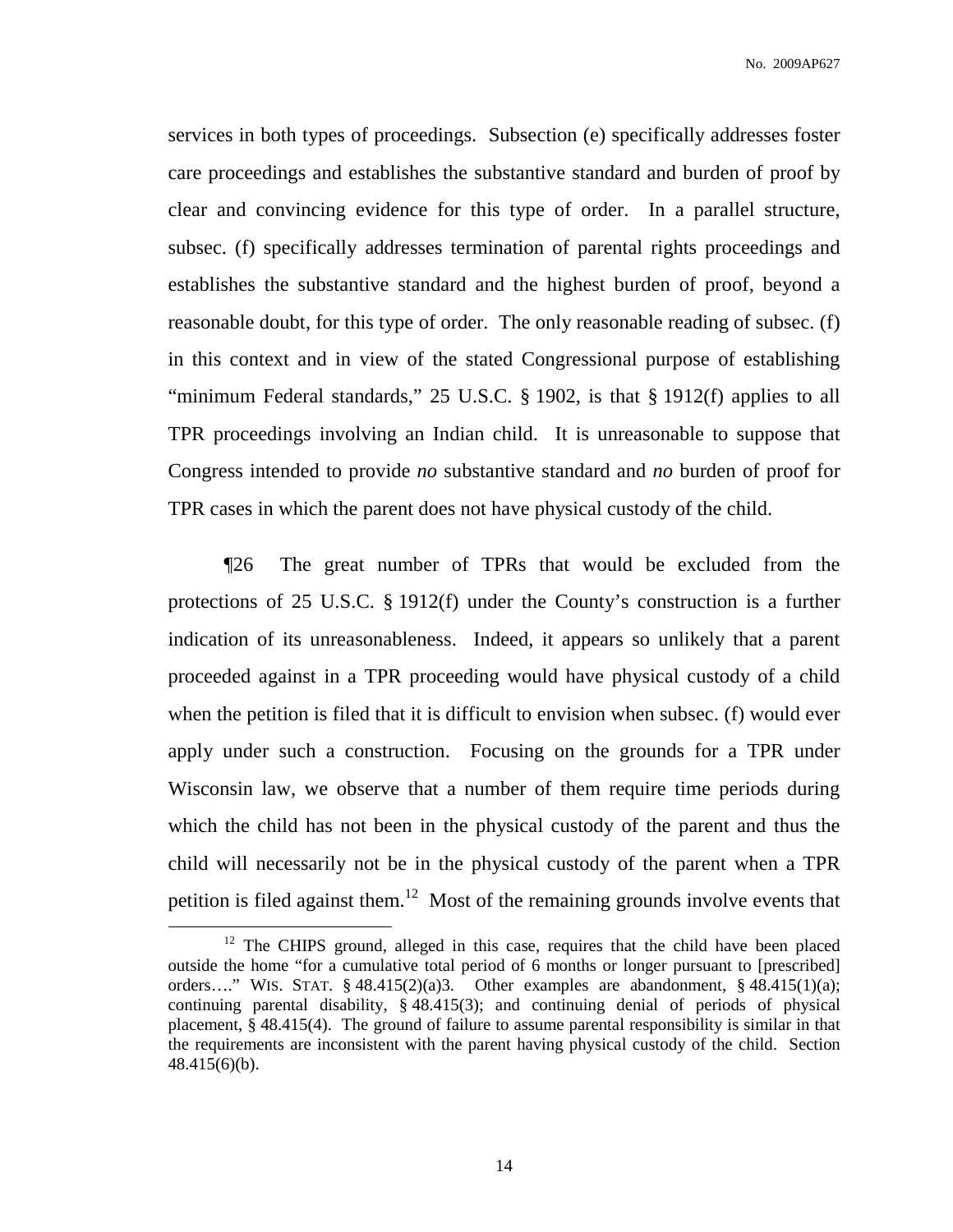are so damaging to the child that it is difficult to imagine a county department leaving the child in the physical custody of the parent while it files a petition to terminate parental rights.<sup>13</sup>

¶27 The County may mean that it is the length of time that Vaughn has been placed in foster care that makes 25 U.S.C. § 1912(f) inapplicable, thereby suggesting that subsec. (f) might apply if only a short period of time has elapsed since the child was removed from the parent's physical custody. However this is not a reasonable distinction. The shortest time period between a child's removal from the parent's physical custody and the filing of a TPR petition may well occur where the grounds are a single seriously damaging event rather than neglect followed by a continuing failure to meet court-imposed conditions for the child's return. The County offers no rationale for according parents in the former situation the protections of subsec. (f) but not the latter, and we discern none.

¶28 The County also has not provided any case from another jurisdiction that supports its position. Our own research has disclosed only three jurisdictions that have explicitly addressed whether "continued custody" in 25 U.S.C. § 1912(f) means that the parent must have physical custody of the child, and each has rejected that argument. *See P.C.*, 36 P.3d at 670; *In re Welfare of W.R.*, 379 N.W.2d 544, 549 (Minn. Ct. App. 1985); *Baade*, 462 N.W.2d at 490. In addition, without explicitly addressing the issue, numerous jurisdictions have applied

<sup>13</sup> *See, e.g.*, WIS. STAT. § 48.415(5), child abuse, and § 48.415(8), homicide or solicitation to commit homicide of the other parent.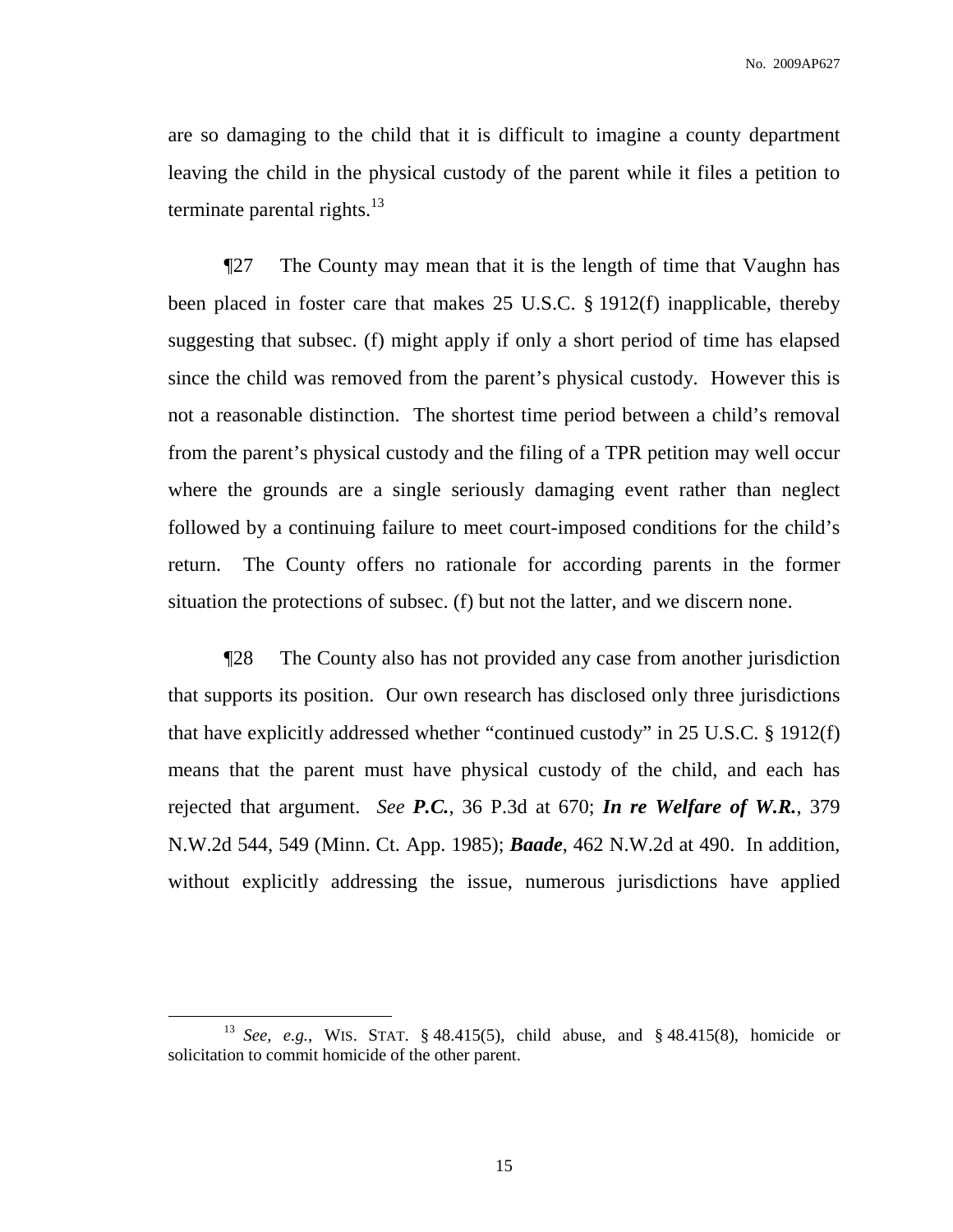subsec. (f) to situations in which the parent does not have physical custody of the child when the TPR proceeding is brought.<sup>14</sup>

¶29 We conclude that 25 U.S.C. § 1912(f) applies in this case even though Vaughn was placed with a foster family at the time this action was filed and had been living there for at least three years.

IV. "Qualified Expert Witnesses" Requirement of 25 U.S.C. § 1912(f)

¶30 25 U.S.C. § 1912(f) requires that the prescribed determination of likely serious emotional or physical damage to the child must be supported by "testimony of qualified expert witnesses…." Although the circuit court ruled that subsec. (f) did not apply, before making that ruling it briefly addressed Luis's contention that there was no testimony from a qualified expert witness as required in this subsection. The court stated that the social worker who testified on behalf of the County, Laura Mahan, "probably qualified as an expert." The court referred to one of the categories in the Bureau of Indian Affairs (BIA) guidelines for qualified expert witnesses under the ICWA, cited in *D.S.P.*: "a professional person having substantial education and experience in the area of his or her specialty." 166 Wis. 2d at 477. The circuit court then stated:

> So I'm not especially persuaded by the notion that Ms. Mahan could not have testified to these issues and I recognize that there probably are better qualified experts to talk about ICWA issues, there probably isn't any question about that. But I'm more concerned about the fact that

<sup>14</sup> *See, e.g.*, *Ben M. v. State*, 204 P.3d 1013, 1015, 1016, 1018, 1019-20 (Alaska 2009); *People v. D.D.*, 897 N.E.2d 917, 918, 919, 922-23 (Ill. App. Ct. 2008); *In re M.F.*, 206 P.3d 57, 59, 60, 62 (Kan. Ct. App. 2009); *In re M.D.M.*, 59 P.3d 1142, 1143, 1145 (Mont. 2002); *Noah v. Kelly B.*, 67 P.3d 359, 365, 366, 373 (Okla. Civ. App. 2003); *Department of Human Servs. v. K.C.J.*, 207 P.3d 423, 425-26, 431 (Or. Ct. App. 2009); *In re G.F.*, 923 A.2d 578, 579-81 (Vt. 2009).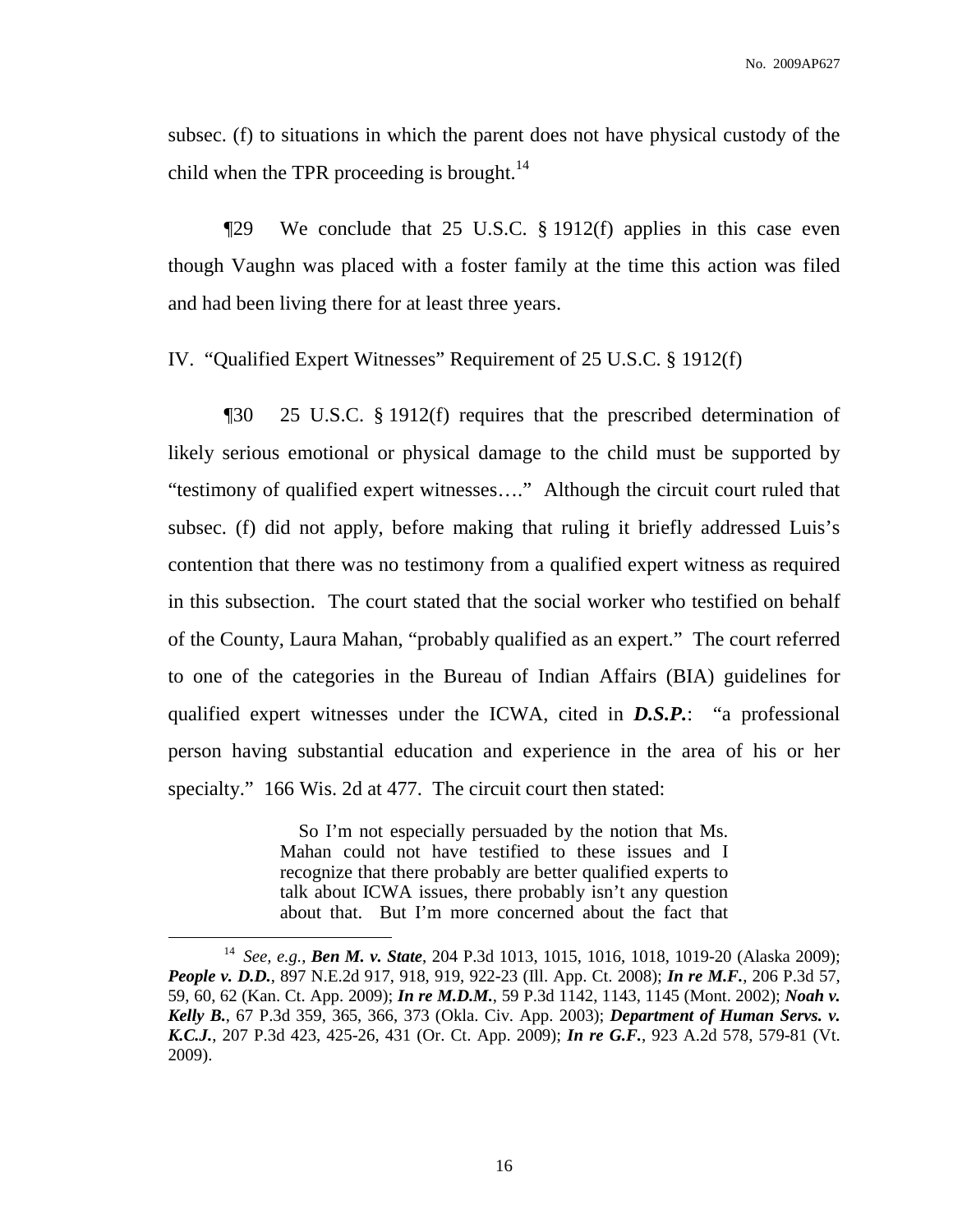there hasn't been any evidence as to [the showing required by subsec (f)] and I just want to understand what the County's position is.

The County's attorney responded by arguing that subsec. (f) did not apply for the reasons we have discussed and rejected in the preceding section. Because the court agreed with the County, it denied Luis's motion to dismiss based on noncompliance with that subsection and did not return to the issue of "qualified expert witnesses" within the meaning of that subsection.

¶31 Luis views the court as having ruled that Mahan is a "qualified expert witness" within the meaning of 25 U.S.C. § 1912(f), and he contends this ruling was an erroneous exercise of discretion. Mahan testified that her job involves monitoring families for compliance with the conditions established by the court for the return of the child. She has held this job for seven years and has a bachelor's degree and a master's degree in criminal justice. She did not testify to having any knowledge about Indian culture or any experience or training in working with Indian families. Luis relies on the House Report on the ICWA to which the **D.S.P.** court referred in addressing a challenge to witnesses under subsec. (f): "'qualified expert witnesses' is meant to apply to expertise beyond the normal social worker qualifications." 166 Wis. 2d at 476, (citing H.R. REP. NO. 95-1386 at 22 (1978), *reprinted in* 1978 U.S.C.C.A.N. 7530, 7545). Luis asserts that Mahan does not have expertise beyond that of a normal social worker, and he contrasts her experience and training with those of the witnesses approved by the court in *D.S.P. See id.* at 477-78.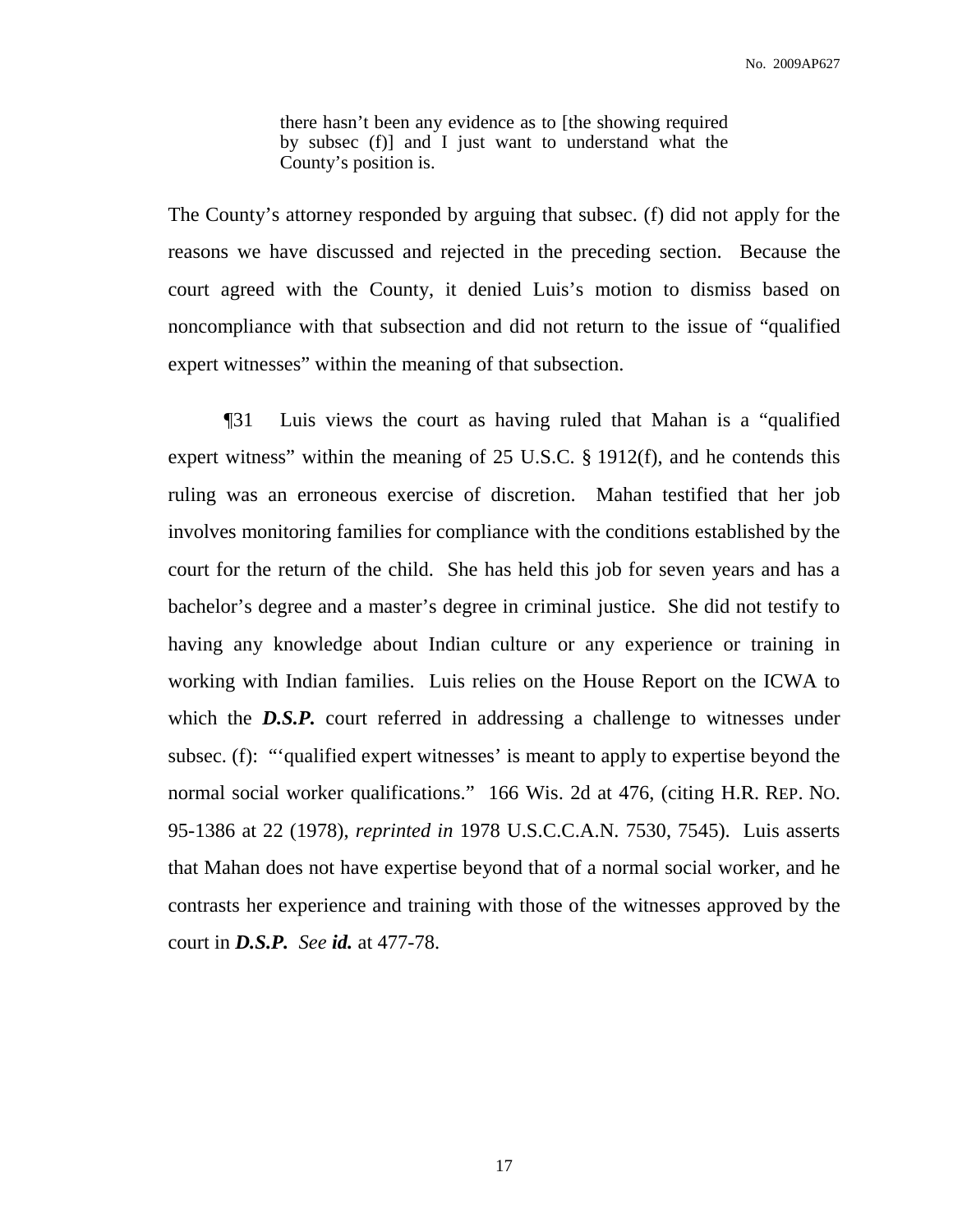¶32 The County's response, as we understand it, is that the circuit court did not rule that Mahan was a "qualified expert witness" within the meaning of 25 U.S.C. § 1912 $(f)$ .<sup>15</sup> The County does not argue that Mahan meets this standard.

¶33 We are not certain whether the circuit court intended its comments on Mahan's expertise to be a definitive ruling or a preliminary ruling that it was unnecessary to revisit because of the ruling that 25 U.S.C. § 1912(f) does not apply. Either alternative presents the issue whether this record provides a reasonable basis for a ruling that Mahan is a "qualified expert witness" within the meaning of the subsection. The qualification of witnesses as experts ultimately lies within the discretion of the circuit court. *D.S.P.*, 166 Wis. 2d at 471-72 We affirm discretionary decisions if the court applies the correct legal standard to the facts of record and reaches a reasonable result. *See Martindale v. Ripp*, 2001 WI 113, ¶28, 246 Wis. 2d 67, 629 N.W.2d 698. In this case the proper exercise of discretion depends upon a correct construction of the ICWA. *See D.S.P.*, 166 Wis. 2d at 476-78 (discussing the meaning of the term "qualified expert witness" in deciding whether the circuit court properly exercised its discretion).

¶34 Because of the County's lack of response to Luis's argument that Mahan is not a "qualified expert witness" under 25 U.S.C. § 1912(f), we could reverse and remand for a new trial without further discussion. *See Charolais*

<sup>&</sup>lt;sup>15</sup> The County's brief response to Luis's argument on this issue is as follows: "It is the position of Monroe County and, in fact, Monroe County does understand the court's ruling in this case to be substantially different. Monroe County does not believe that the county's social worker … was qualified as an expert pursuant to 25 U.S.C. sec. 1912(f)." In reply Luis explains that he understands the County to mean that the court "did not, in fact, qualify the County social worker as an expert," and he repeats his contention that the court *did* make this ruling. The County has not sought permission to correct Luis's interpretation of its statement, and we therefore accept Luis's interpretation of the County's position.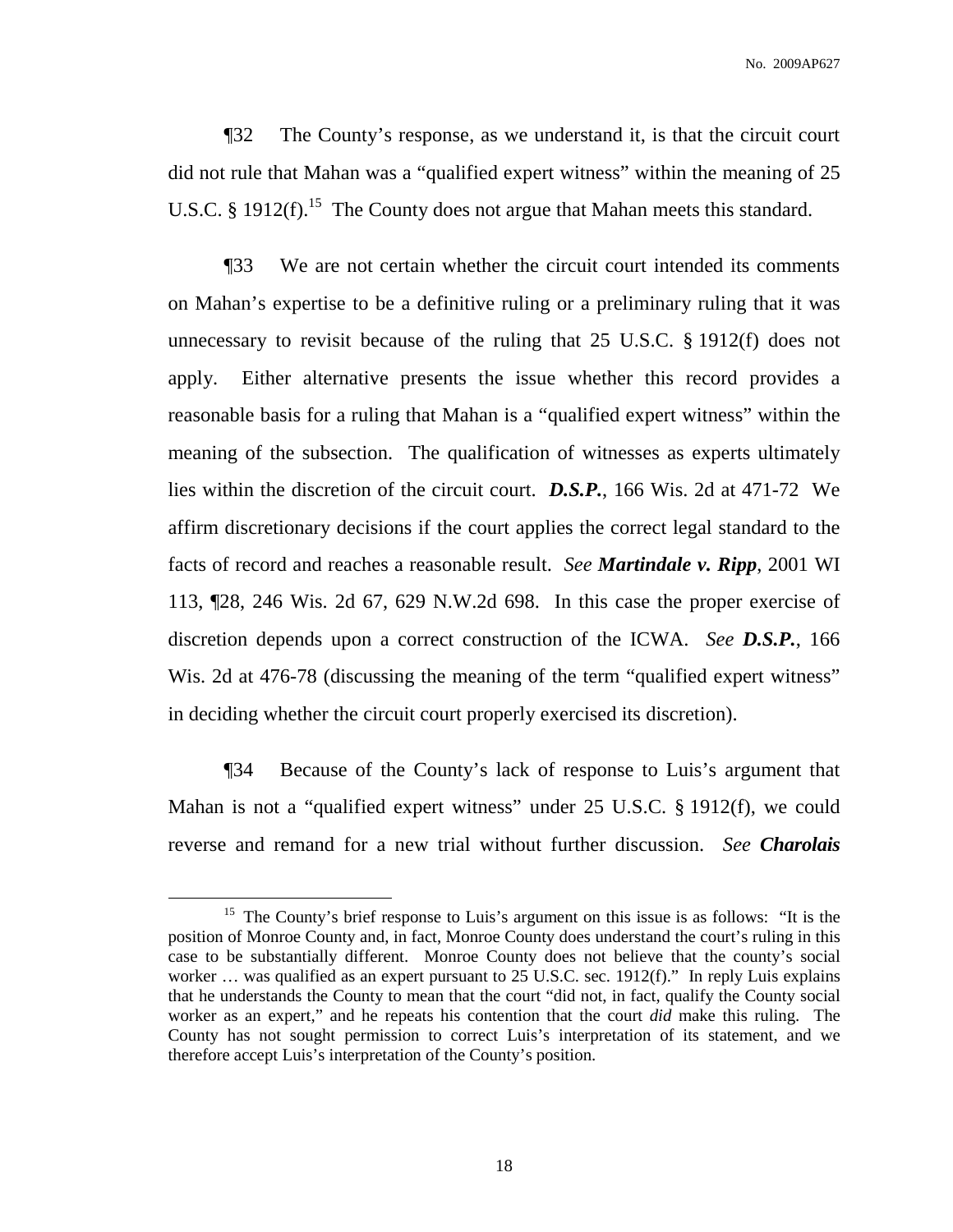*Breeding Ranches, Ltd. v. FPC Sec. Corp.*, 90 Wis. 2d 97, 109, 279 N.W.2d 493, (Ct. App. 1979) (we may treat a respondent's failure to respond to a proposition asserted in the appellant's brief as a concession). However, we choose to address the issue. We conclude a reversal and remand is necessary because a proper application of § 1912(f) to the facts of record does not reasonably lead to the conclusion that Mahan is a "qualified expert witness" within the meaning of subsec. (f).

¶35 We turn for guidance to *D.S.P.*, which held that the two social workers who testified for the county there were "qualified expert witnesses" under 25 U.S.C. § 1912(f). 166 Wis. 2d at 478. The court first noted that, while the phrase was not defined in the ICWA, the House Report states that the phrase "is meant to apply to expertise beyond the normal social worker qualifications." *Id.* at 476 (citing H.R. REP. NO. 95-1386 at 22). The court then referred to the BIA "Guidelines for State Courts" on the ICWA, which provide:

D.4 Qualified Expert Witnesses

(a) Removal of an Indian child from his or her family must be based on competent testimony from one or more experts qualified to speak specifically to the issue of whether continued custody by the parents or Indian custodians is likely to result in serious physical or emotional damage to the child.

(b) Persons with the following characteristics are most likely to meet the requirements for a qualified expert witness for purposes of Indian child custody proceedings:

(i) A member of the Indian child's tribe who is recognized by the tribal community as knowledgeable in tribal customs as they pertain to family organization and childrearing practices.

(ii) A lay expert witness having substantial experience in the delivery of child and family services to Indians, and extensive knowledge of prevailing social and cultural standards and childrearing practices within the Indian child's tribe.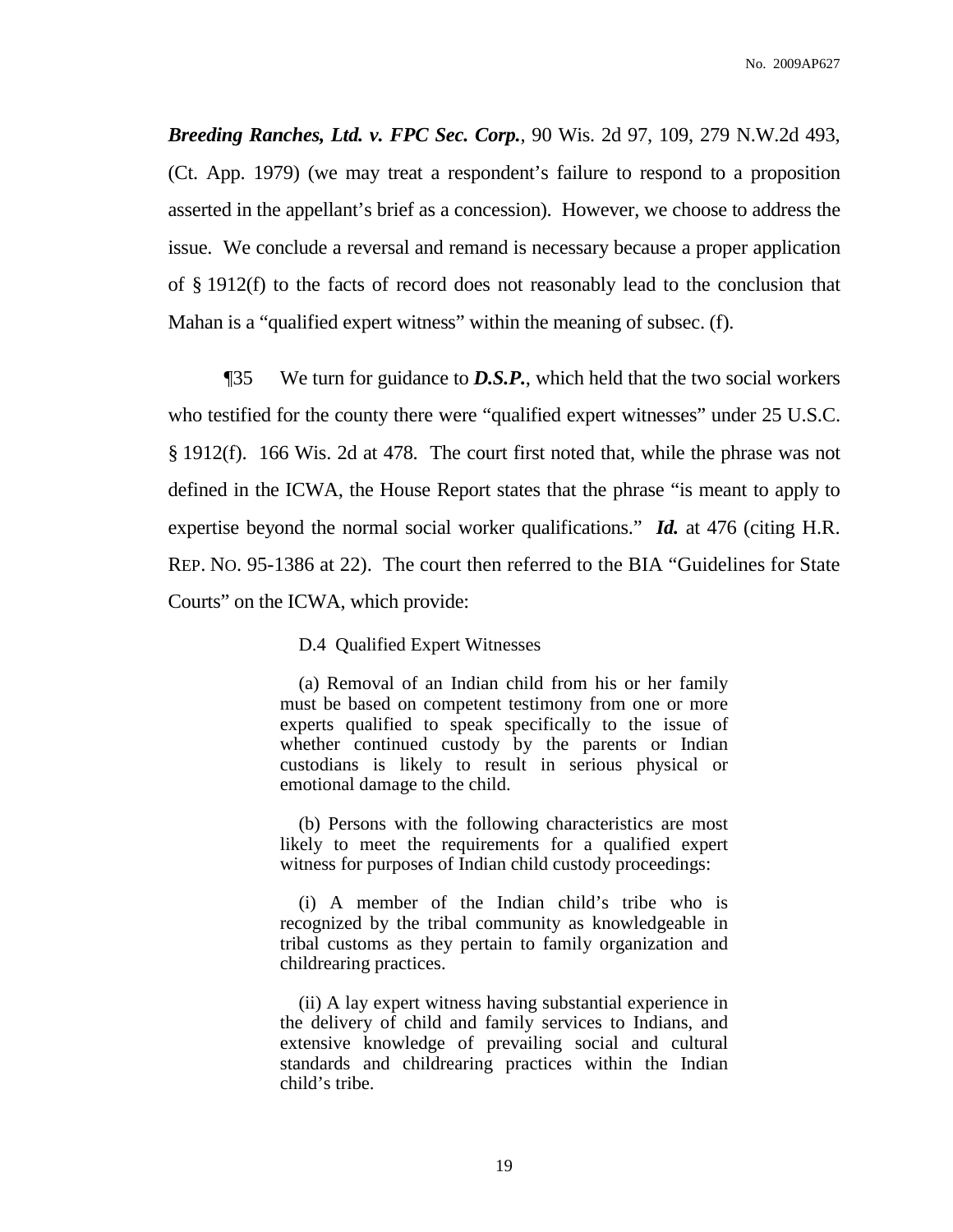(iii) A professional person having substantial education and experience in the area of his or her specialty.

*Id.* at 476-77 (citing 44 Fed. Reg. 67593 (1979)). The *D.S.P.* court explained that, "[w]hile the above guidelines are not by themselves binding upon courts, we find that they are helpful and should be considered when deciding whether a witness is a qualified expert under the ICWA." *Id.* at 477.

¶36 One of the social workers in *D.S.P.* had an associate of arts degree in child development, a bachelor of science in human services, and a master's degree in social work, had fourteen years experience as a social worker, was certified as a social worker by the State of Michigan, and was a full-blooded Chippewa Indian who had reared three children in the tribal tradition. *Id.* at 477-78. The other had a bachelor's degree, was certified as a social worker by the State of Michigan, had been involved in the social work field for approximately fifteen years, was a member of the tribe, was raised in the tribal tradition and had raised eight children in the tribal tradition, was active in a tribal outreach program, had established one of the first Indian child placement agencies in the United States, and was one of the drafters of the ICWA. *Id.* at 478. The court concluded that the circuit court did not erroneously exercise its discretion in determining that both were "qualified expert witnesses" within the meaning of the ICWA. *Id.*

¶37 Because in *D.S.P.* the court affirmed an exercise of the circuit court's discretion, we do not read *D.S.P.* to hold that 25 U.S.C. § 1912(f) requires that social workers must have qualifications comparable to those of the two testifying there. However we do read *D.S.P.* to construe subsec. (f) to mean, consistent with the House Report, that a social worker must have expertise beyond the normal social worker qualifications.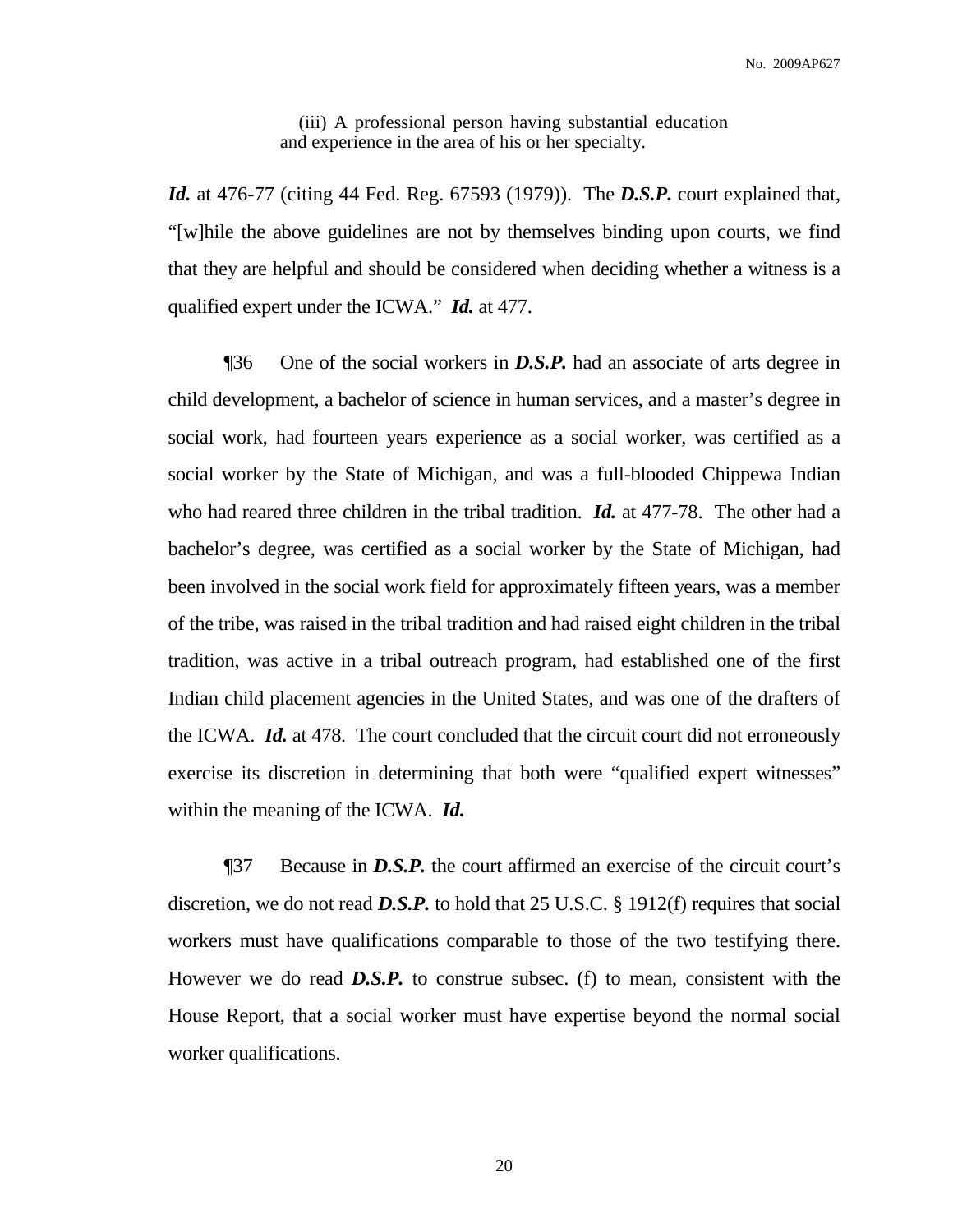¶38 Turning to Mahan's qualifications, we first observe that, while she no doubt has specialized knowledge as a result of her bachelor's and master's degrees in criminal justice, that knowledge does not relate to the showing required by 25 U.S.C. § 1912(f)—assessing the likelihood of serious emotional or physical damage to Vaughn if he is returned to his father. Second, while she is an experienced social worker, her experience in monitoring the conditions imposed on parents for the return of their children does not suggest something beyond normal social work qualifications or functions.

¶39 We next consider paragraph D.4(b) of the BIA guidelines recognizing that they are not binding. Mahan's qualifications do not fall within D.4(b)(i) or (ii). As for D.4(b)(iii), "a professional person having substantial education and experience in the area of his or her specialty," this is a general description and the intended scope is not clear. However, to read it to include social workers with normal qualifications would be inconsistent with the clear statement of Congressional intent. 16 *See* H.R. REP. NO. 95-1386 at 22.

<sup>&</sup>lt;sup>16</sup> Some courts in other jurisdictions have required that social workers have experience with or knowledge of Indian culture in order to be a "qualified expert witness" within the meaning of 25 U.S.C. § 1912(f). *See, e.g., In re K.H.*, 981 P.2d 1190, 1195-97 (Mont. 1999) (concluding it is "highly preferable" for a witness to have such experience or knowledge and deciding that the social worker there, who testified she had had contact with Native American people on a regular basis, was not a qualified expert witness within the meaning of subsec. (f), and, in particular, did not come within paragraph D.4(b)(iii) of the BIA Guidelines); *see also Doty-Jabbaar v. Dallas County Child Protective Servs.*, 19 S.W.3d 870, 877 (Tex. App. 2000) (reversing because there was no evidence of the case worker's education and no evidence she was familiar with Indian culture and childrearing practices). The reasoning in these cases is generally that the ICWA is expressly based on the recognition of the ways in which a lack of understanding of Indian culture has caused Indian children to be removed from their families. *See, e.g., K.H.*, 981 P.2d at 1195-97. Other courts have held that, in cases where the basis for removal of the child clearly does not implicate cultural bias, the testifying expert need not possess special knowledge of Indian life. *See, e.g., State ex rel. Juvenile Dept. v. Tucker*, 710 P.2d 793, 799-800 (Or. Ct. App. 1985) (recognizing general proposition that "qualified expert witness" under ICWA must possess special knowledge of social and cultural aspects of Indian life; but concluding that, (continued)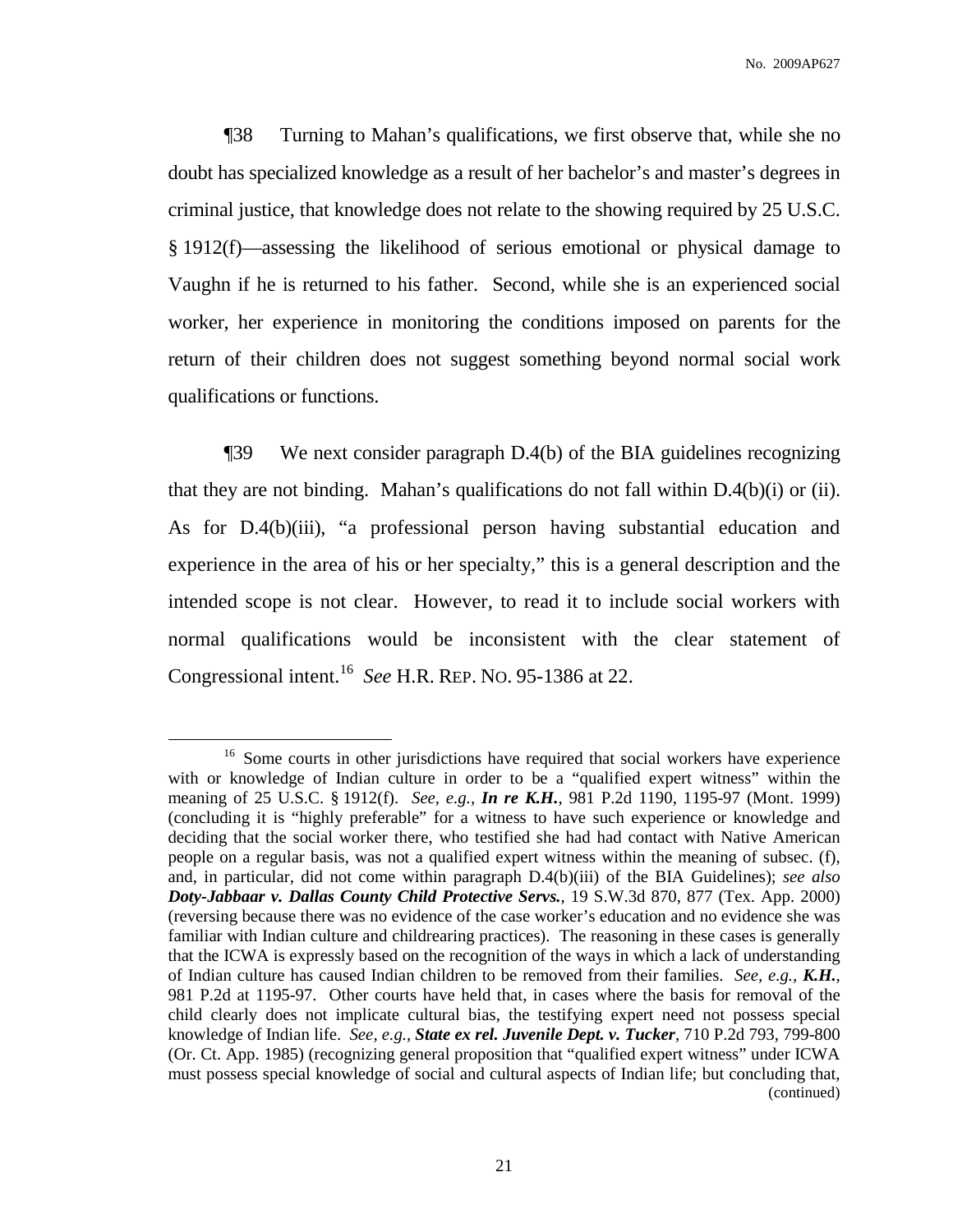¶40 Because we conclude that Mahan is not a "qualified expert witness" within the meaning of 25 U.S.C. § 1912(f), we reverse the circuit court's order terminating Luis's parental rights and remand for a new trial.<sup>17</sup>

# V. The Proper Burden of Proof for 25 U.S.C. § 1912(d)

¶41 Anticipating a new trial, we address Luis's contention that the court erred in instructing the jury that the clear and convincing burden of proof, rather than beyond a reasonable doubt, applied to the special verdict questions incorporating 25 U.S.C. § 1912(d) of the ICWA. Subsection (d) requires that the party seeking either foster care placement or termination of parental rights to an Indian child "under State law shall satisfy the court that active efforts have been made to provide remedial services and rehabilitative programs to prevent the breakup of the Indian family and that these efforts have proved unsuccessful."

where issue was whether continued custody would result in serious emotional harm to child because of mother's mental illness, the expert witnesses did not need special knowledge of Indian life). We do not decide if or when D.4(iii) or § 1912(f) requires experience with or knowledge of Indian culture because the parties have not briefed the issue and we base our conclusion on the fact that Mahan does not have qualifications beyond normal social worker qualifications.

<sup>&</sup>lt;sup>17</sup> As noted earlier, Vaughn's pediatric neurologist testified concerning Vaughn's medical condition and problems. The court stated that he was an expert but that he did not address the issues identified in 25 U.S.C. § 1912(f). The County did not argue in the circuit court and does not argue on appeal that the neurologist's testimony alone satisfies the requirements of subsec. (f). While the neurologist provided essential information on Vaughn's medical condition and needs, he did not testify on the topic of the likelihood of serious emotional or physical damage to Vaughn if Vaughn were returned to Luis. *See* BIA "Guidelines for State Courts," para. D.4(a), 44 Fed. Reg. 67593 (1979) (there must be "competent testimony from one or more experts qualified to speak specifically to the issue of whether continued custody by the parents ... is likely to result in serious physical or emotional damage to the child").

A parent aide for Family Support Services, Ltd., who works under the direction of a social worker case manager, testified that she transported Vaughn to visits with Luis, supervised the visits, and taught Luis how to care for Vaughn during the visits. The County did not argue in the circuit court and does not argue on appeal that this witness was a "qualified expert witness" within the meaning of 25 U.S.C. § 1912(f).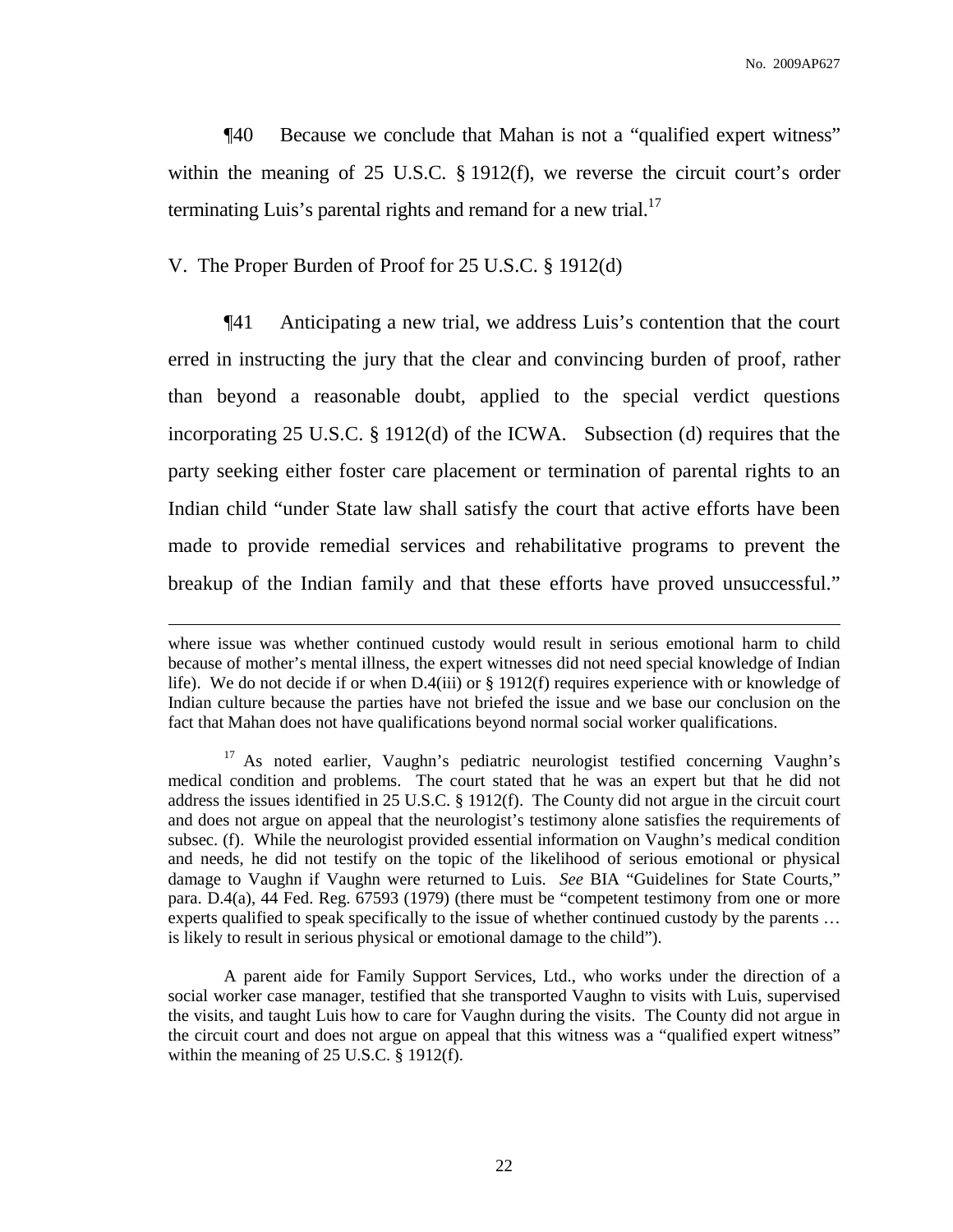No. 2009AP627

Unlike subsecs. (e) and (f), there is no burden of proof specified in subsec. (d). Although the standard of beyond a reasonable doubt was used for the special verdict question incorporating subsec. (d) in both *D.S.P.*, 166 Wis. 2d at 474-75, and *Brown County v. Shannon R.*, 2005 WI 160, ¶¶103-04, 286 Wis. 2d 278, 706 N.W.2d 269, in neither case did the supreme court decide whether that was the proper burden of proof. In *Shannon R.* the court expressly noted that it was not deciding the issue and also noted the split in jurisdictions on the proper burden of proof to apply to subsec. (d). 286 Wis. 2d 278, ¶104 & n.63.

¶42 We begin with the statutory language. 25 U.S.C. § 1912(d) plainly puts the burden on the party seeking to effect a foster care placement of or termination of parental rights to an Indian child to make the requisite showing, but it does not specify the degree of certainty with which that party must "satisfy" the court. The showing required by subsec. (d) relates to efforts made to prevent the breakup of the Indian family. Subsections (e) and (f) require a different type of showing before both foster care placements of and termination of parental rights to an Indian child can be ordered—a showing relating to harm to the child. In contrast to subsec. (d), Congress plainly chose to mandate a burden of proof for this required showing, deciding on clear and convincing evidence before placing the child in foster care and the higher beyond a reasonable doubt standard before terminating parental rights. Under well-established principles of statutory construction we do not read extra words into a statute to achieve a particular result and, when the legislative body uses particular words in one subsection of a statute but not in another subsection, we conclude the legislative body specifically intended a different meaning. *Responsible Use of Rural and Agric. Land v. PSC (RURAL)*, 2000 WI 129, ¶¶37, 39, 239 Wis. 2d 660, 619 N.W.2d 888 (citing these principles and declining to read a limitation on the capacity of certain new utility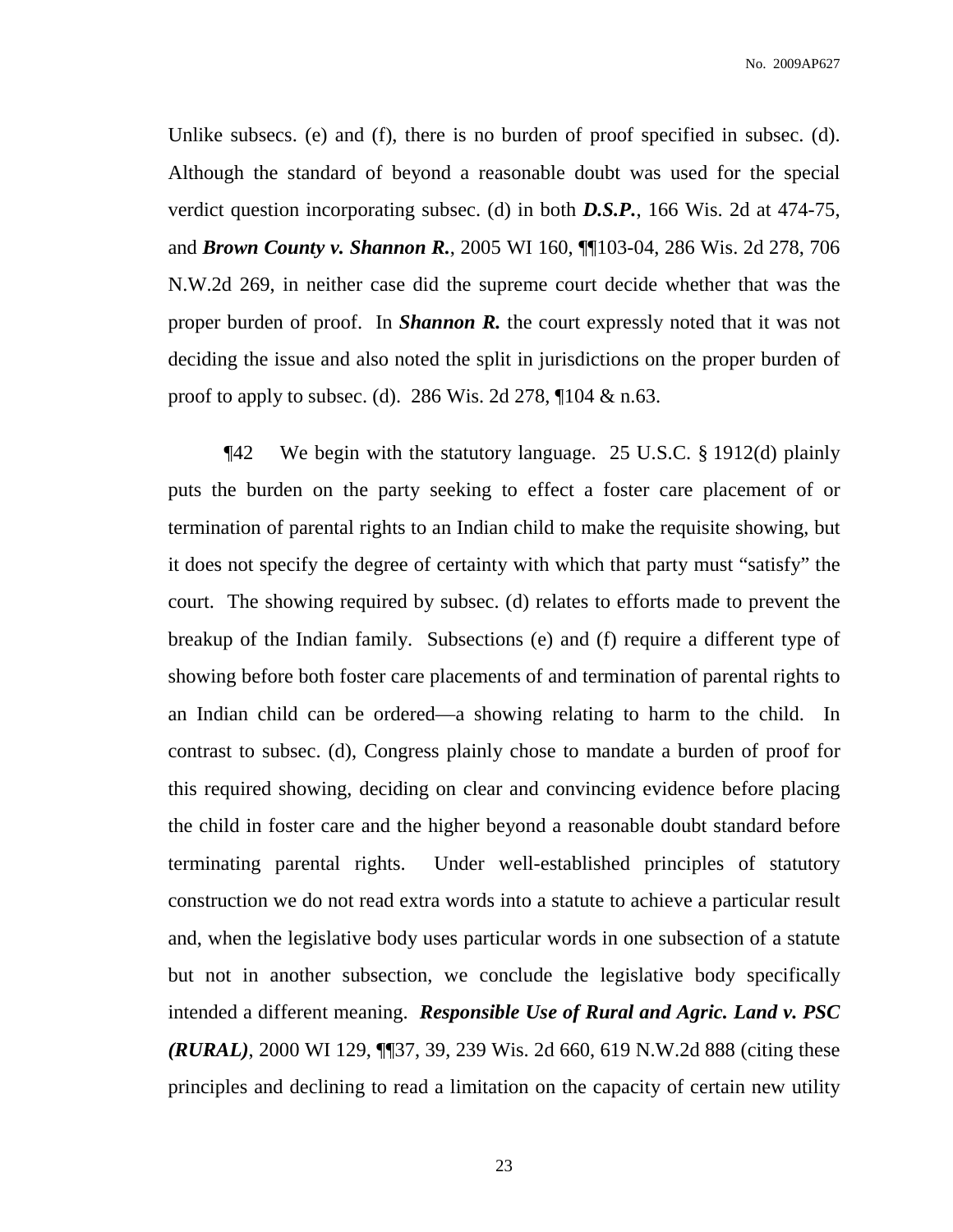construction, expressed in one section of the legislation, into another section that did not contain the limitation). Applying these principles, we conclude that Congress' specification of burdens of proof in § 1912(e) and (f) but not in subsec. (d) means that Congress did not intend to impose on the states a particular burden of proof for the showing required under subsec. (d).

¶43 Luis contends that 25 U.S.C. § 1912(d) does not specify a burden of proof because, as the subsection specifically states, it applies in both foster care placement and termination of parental rights proceedings, and each of those is treated separately in the subsequent two subsections, with each having a different burden of proof. When subsec. (d) is read together with subsecs. (e) and (f), according to Luis, it is logical to conclude that the appropriate burden of proof for the subsec. (d) showing is clear and convincing evidence in foster care placement cases and beyond a reasonable doubt in TPR proceedings. The difficulty we have with Luis's argument is that he appears to assume that Congress intended to mandate *some* burden of proof for subsec. (d), without explaining why this is a reasonable assumption given the silence on this point.<sup>18</sup>

<sup>&</sup>lt;sup>18</sup> The County contends that, in applying the clear and convincing burden of proof to the two questions incorporating 25 U.S.C. § 1912(d), the circuit court properly harmonized the requirements of the Wisconsin Children's Code and the ICWA in a manner consistent with *D.S.P.* However, the harmonization in *D.S.P.*, as we have explained above, involved applying the safeguards of the Wisconsin statute with the burden of proof mandated by state law, in addition to the ICWA safeguards utilizing the burden of proof mandated by the ICWA. Nothing in *D.S.P.* supports the proposition that we may use a state law burden of proof for the ICWA safeguards regardless of what burden of proof the ICWA requires. Indeed, because the ICWA provides the *minimum* standards, 25 U.S.C. § 1902, and requires that state law is to be used if it "provides a higher standard of protection," *D.S.P.*, 166 Wis 2d at 473 (citing 25 U.S.C. § 1921), we must begin by determining what the ICWA requires. Thus, we may employ a clear and convincing burden of proof to special verdict questions incorporating § 1912(d) only if the ICWA either mandates that or permits the states to choose to do so.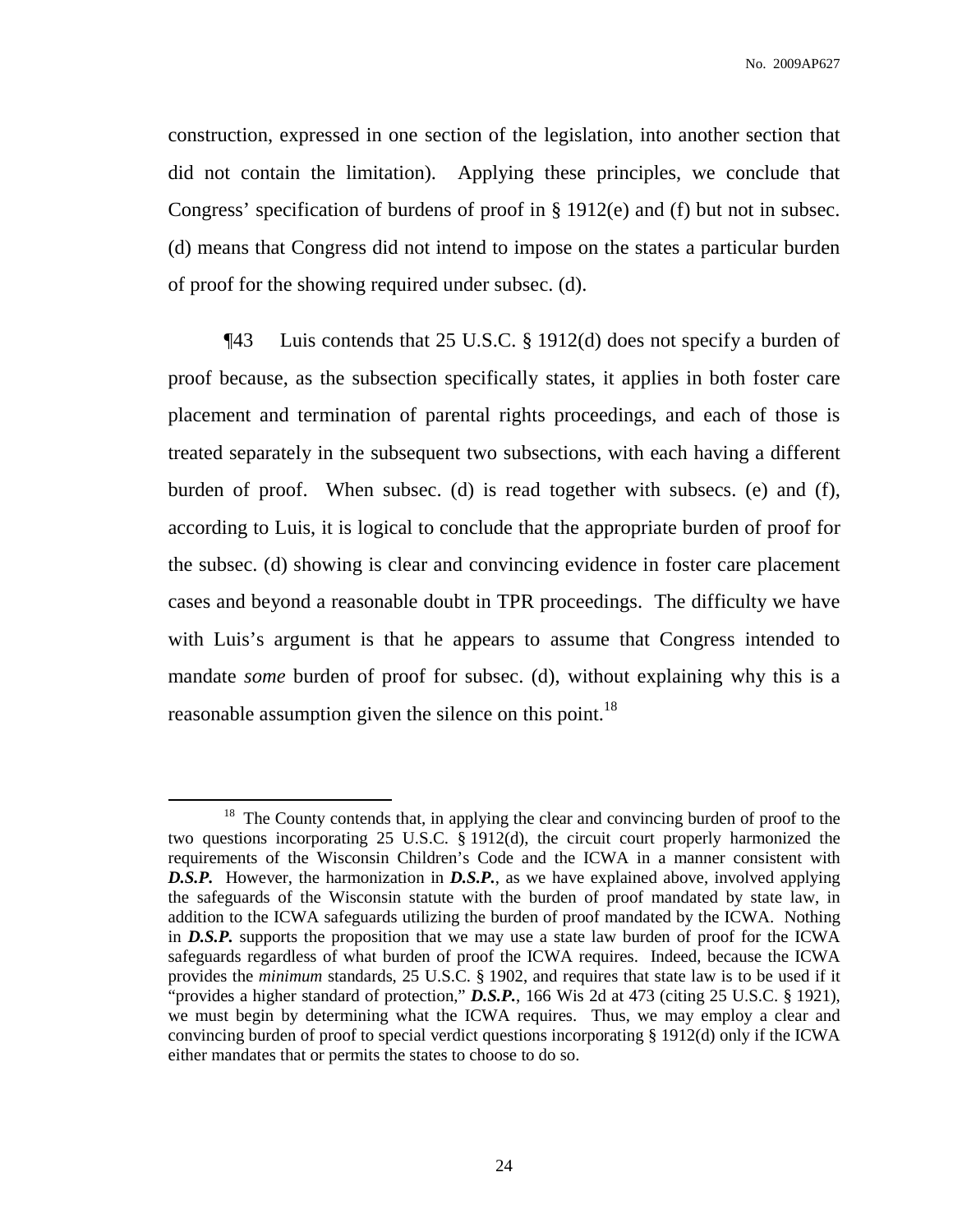¶44 In general, the cases that have held that Congress intended the beyond a reasonable doubt standard to apply to 25 U.S.C. § 1912(d) in a TPR case have employed two rationales. One is that "logic compels" this result because a subsec. (d) showing is a "predicate" to a termination of parental rights, which requires that highest burden of proof. *See People in Interest of R.L.*, 961 P.2d 606, 609 (Colo. Ct. App. 1998); *In re Welfare of M.S.S.*, 465 N.W.2d 412, 418 (Minn. Ct. App. 1991). We do not agree that logic compels this result. We see nothing illogical about mandating a burden of proof for the showing regarding harm to the child in § 1912 (e) and (f) and allowing states to choose the burden of proof for the showing in subsec. (d). Section 1912 plainly does not establish a comprehensive scheme for Indian child TPR proceedings, *see D.S.P.*, 166 Wis. 2d at 472-73, and nothing in the text suggests that Congress was establishing a uniform burden of proof for all elements in a TPR proceeding. Rather, Congress established certain elements that must be proved and established a burden of proof for some but not others.

¶45 A second rationale for concluding that Congress intended that a beyond a reasonable doubt standard apply to 25 U.S.C. § 1912(d) in a TPR case is that this best fulfills the Congressional purpose of protecting the Indian family. *See Welfare of M.S.S.*, 465 N.W.2d at 418; *In re G.S.*, 59 P.3d 1063, 1071 (Mont. 2002).<sup>19</sup> However, while it is plain from 25 U.S.C. § 1902 that a purpose of Congress was to protect Indian families by establishing minimum federal

<sup>&</sup>lt;sup>19</sup> The Montana Supreme Court also noted that such a result better fulfills the commitment of the State of Montana to preserving Indian families. *In re G.S.*, 59 P.3d 1063, 1071 (Mont. 2002). While this is a reason for a state to decide to apply a beyond a reasonable doubt standard to 25 U.S.C. § 1912(d) even if Congress did not mandate that, we do not see that a state's policy is a reason to construe the ICWA one way or the other.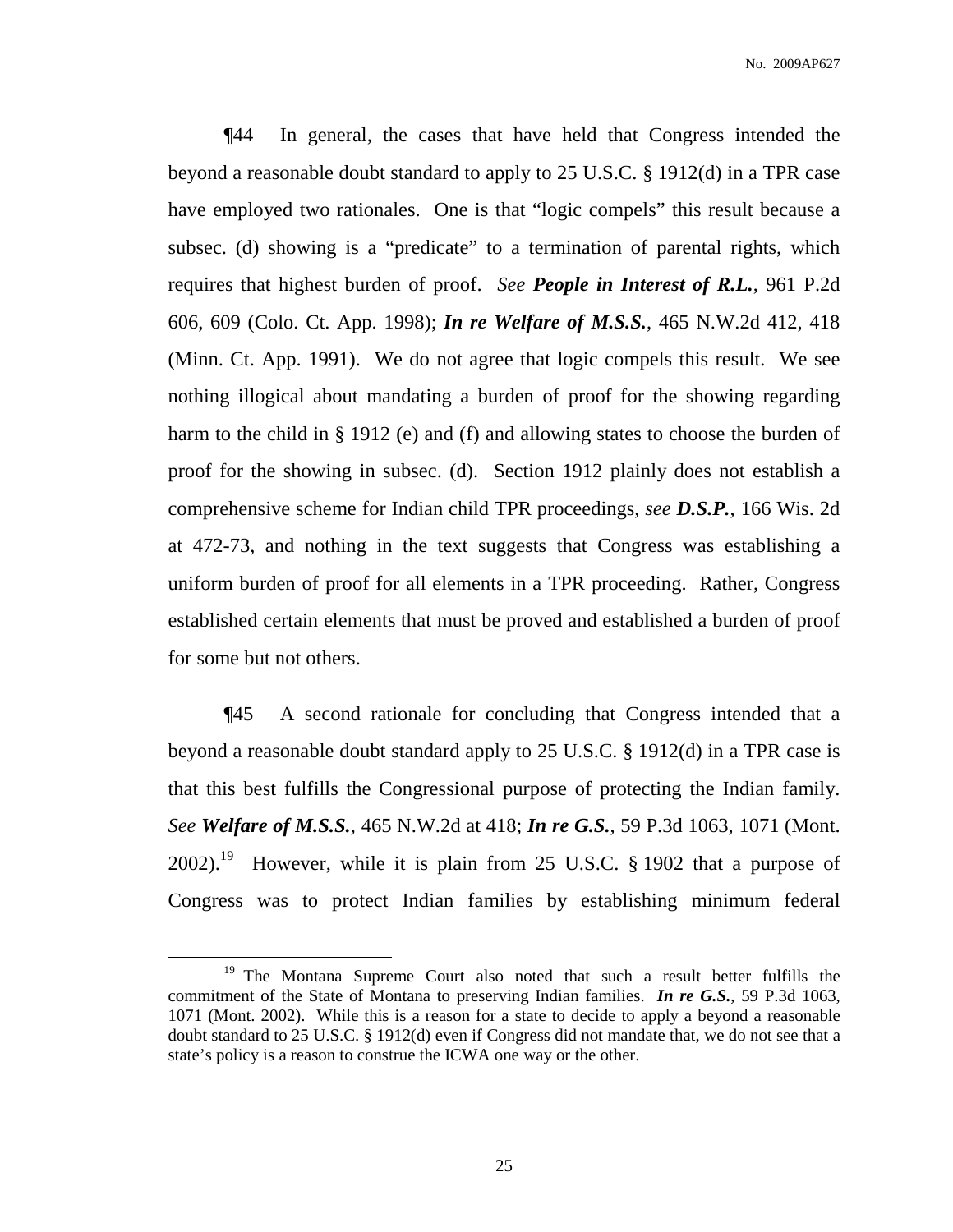standards, it does not follow that Congress must have meant to do so by mandating the highest burden of proof in  $\S 1912(d)$ . We look to the text to see what Congress chose to impose as the minimum federal standards. Congress did not choose the highest burden of proof for the showing on harm to a child in foster care placement cases in subsec. (e), but instead plainly decided that a clear and convincing burden of proof was sufficient. And, while Congress imposed a substantive requirement on the states in subsec. (d) that will assist in preventing the breakup of Indian families, it evidently chose not to mandate a particular burden of proof for that substantive showing.<sup>20</sup> There is nothing illogical about this choice and we cannot agree that the purpose of the ICWA requires reading into subsec. (d) a particular burden of proof.

¶46 In the cases concluding that Congress did not intend to mandate a burden of proof for 25 U.S.C. § 1912(d), the primary rationale has been that which we have already articulated: Congress could have specified a burden of proof as it did in subsecs. (e) and (f) and its silence shows its intent not to mandate one. *See K.N. v. State*, 856 P.2d 468, 476 (Alaska 1993); *San Diego County Dept. of Soc. Servs. v. Gina L.*, 74 Cal. Rptr. 2d 642, 648 (Cal. App. 1998); *Doe v. Roe (In re*

<sup>&</sup>lt;sup>20</sup> In some cases the courts have simply held without explanation that a beyond a reasonable doubt standard applies to 25 U.S.C. § 1912(d) in termination of parental rights cases. *See People in the Interest of S.R.*, 323 N.W.2d 885, 887 (S.D. 1982) ("we assume that the same burden required to prove serious emotional or physical harm under § 1912(f), beyond a reasonable doubt, would also be required to prove active efforts by the party seeking termination"); *Department of Soc. Servs. v. Lawless* (*In re Kreft*), 384 N.W.2d 843, 848 (Mich. Ct. App. 1986) (citing *Department of Soc. Servs. v. Morgan*, 364 N.W.2d 754, 758 (Mich. Ct. App. 1985), which cites *S.R.*); *In re L.N.W.*, 457 N.W.2d 17, 19 (Iowa Ct. App. 1990) (citing *In re Kreft*). Recently the Michigan court of appeals held that its previous decision in *Kreft* incorrectly employed the beyond a reasonable doubt standard for the requirements of  $\S 1912(d)$ and it adopted the clear and convincing evidence standard because that was the default standard applicable for all Michigan cases involving the termination of parental rights. *In re Roe*, 764 N.W.2d 789, 797 (Mich. Ct. App. 2008).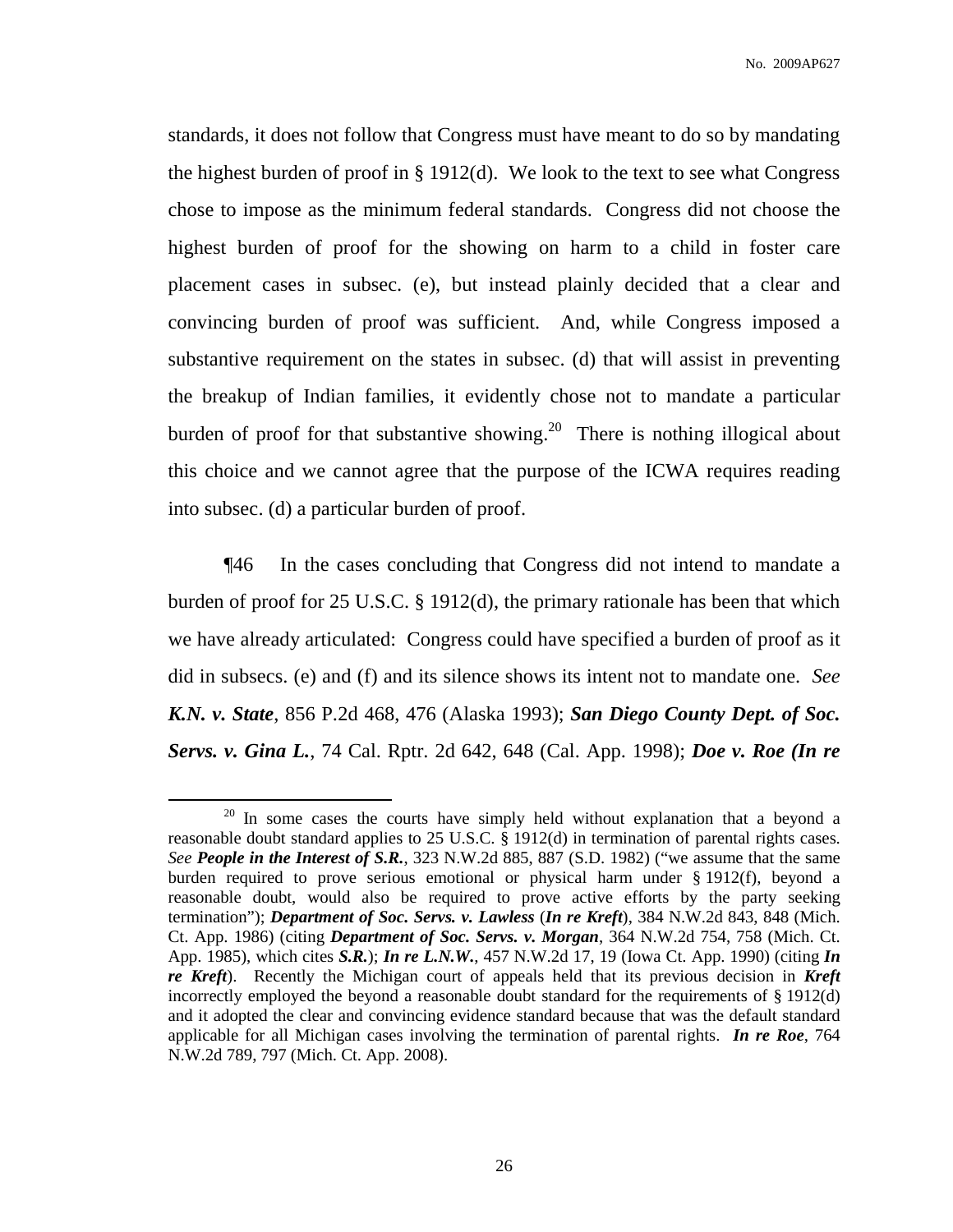*Baby Boy Doe)*, 902 P.2d 477, 482-83 (Idaho 1995); *In re Roe*, 764 N.W.2d 789, 797 (Mich. App. 2008); *State v. Martina A.*, 744 N.W.2d 55, 61 (Neb. 2008); *Johnson v. State*, 149 P.3d 1073, 1078 (Okla. Civ. App. 2006); *Applebee v. Department of Soc. & Health Servs.*, 22 P.3d 828, 833 (Wash. Ct. App. 2001).

¶47 Some of these courts have also considered the legislative history of 25 U.S.C. § 1912 and have decided that it supports the conclusion that Congress did not intend in § 1912(d) to impose on the states any particular burden of proof. *See K.N.*, 856 P.2d at 476 (citing H.R. REP. NO. 95-1386 at 22); *Baby Boy Doe*, 902 P.2d at 482; *Applebee*, 22 P.3d at 833. Our own examination of the legislative history reveals nothing to suggest that Congress intended to impose a burden of proof on the showing required by § 1912(d) and confirms our view that Congress did not intend to do so.

¶48 The bill originally introduced, Senate Bill 1214, contained a requirement that is substantially similar to 25 U.S.C. § 1912(d): "… the party seeking to effect the child placement [must] affirmatively show … that available remedial services and rehabilitative programs designed to prevent the breakup of the Indian family have been made available and proved unsuccessful." S. 1214, 95th Cong. § 101(a) (1977). Comments on this provision in the Senate Report accompanying the bill explained that

> remedial and rehabilitative services are generally not made available to the Indian family in distress. The laws of some states mandate that agencies must make affirmative efforts to provide families with remedial and rehabilitative services. [Section 101(a) of the bill] extends this requirement to all states when Indian families are involved.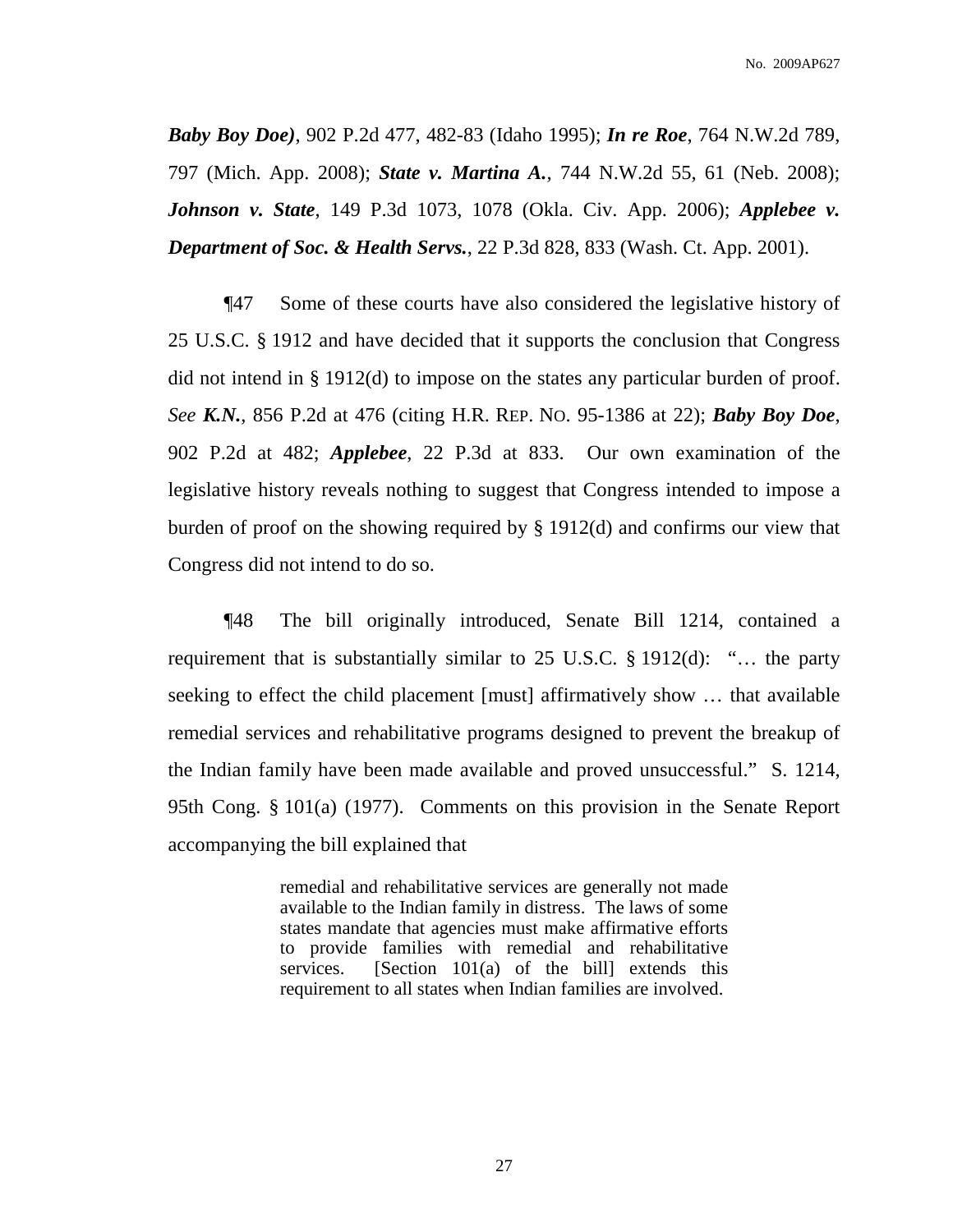S. REP. NO. 95-597 at 138 (1977). The explanation in the House Report of the slightly modified version that ultimately became § 1912(d) is similar. H.R. REP. No. 95-1386 at 22.<sup>21</sup>

¶49 Senate Bill 1214 also contained the precursor to 25 U.S.C. § 1912(e) and (f) in another subsection that did not distinguish between foster care placement and TPR proceedings and used a clear and convincing standard. S. 1214, § 101(b). When Senate Bill 1214 was sent to the House of Representatives, the clear and convincing evidence standard was initially changed to a beyond a reasonable doubt standard. H.R. 12533, 95th Cong. § 102(e) (1978); *see also* H.R. REP. NO. 95-1386 at 22. This was again changed to require a beyond a reasonable doubt standard only for TPR cases and a clear and convincing evidence standard for foster care placements, as in current § 1912(e) and (f). H.R. REP. NO. 95-1386 at 22.

¶50 There is no indication in these changes or the discussions of them contained in the above-cited reports that the showing relating to affirmative efforts to prevent the breakup of the family was intended to be subject to the burden(s) of

H.R. REP. NO. 95-1386 at 22 (1978), *reprinted in* 1978 U.S.C.C.A.N. 7530, 7545.

 $21$  In a section-by-section analysis of the Act, the House Report explains:

Subsection (d) provides that a party seeking foster care placement or termination of parental rights involving an Indian child must satisfy the court that active efforts have been made to provide assistance designed to prevent the breakup of Indian families. The committee is advised that most state laws require public or private agencies involved in child placements to resort to remedial measures prior to initiating placement or termination proceedings, but that these services are rarely provided. This subsection imposes a Federal requirement in that regard with respect to Indian children and families.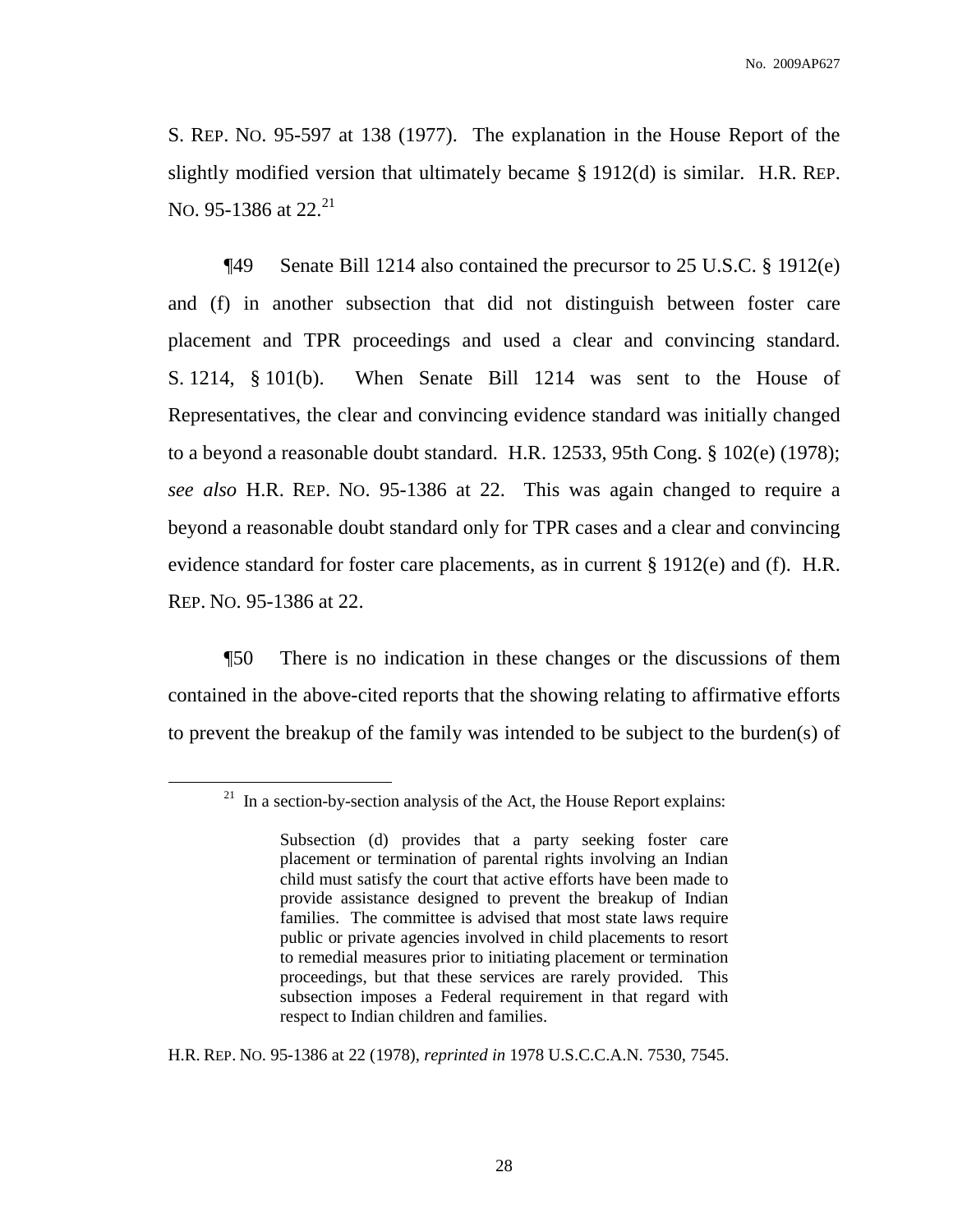proof established for the showing regarding the harm to the child. Congress was concerned with what burden of proof to require for the showing regarding harm to the child but we can find no indication of an intent to tie that to the showing required by 25 U.S.C. § 1912(d).

¶51 We conclude that Congress plainly did not intend to mandate a particular burden of proof for the showing required in 25 U.S.C. § 1912(d). The trial court here instructed the jury that it must be convinced by clear and convincing evidence that the requirements of subsec. (d) were met. That is the burden of proof applied for finding grounds for termination of parental rights under Wisconsin law. *See* WIS. STAT. §§ 48.31, 48.424(2). Luis does not develop an argument that, if the ICWA does not mandate the beyond a reasonable doubt standard for the § 1912(d) showing in TPR cases, we should nonetheless apply that heightened standard. Accordingly, we conclude the circuit court properly instructed the jury on the burden of proof for special verdict questions 5 and 6, which incorporated the requirements of subsec. (d).

# **CONCLUSION**

¶52 We conclude that 25 U.S.C. § 1912(f) applies even though Vaughn has been living with foster parents for several years. Because subsec. (f) applies, the County was required to prove beyond a reasonable doubt, by evidence that includes testimony of "qualified expert witnesses," that returning Vaughn to Luis "is likely to result in serious emotional or physical damage" to Vaughn. We conclude the record does not provide a reasonable basis for deciding that the county social worker is a "qualified expert witness" within the meaning of subsec. (f). Accordingly, we reverse and remand for a new trial. We also conclude the